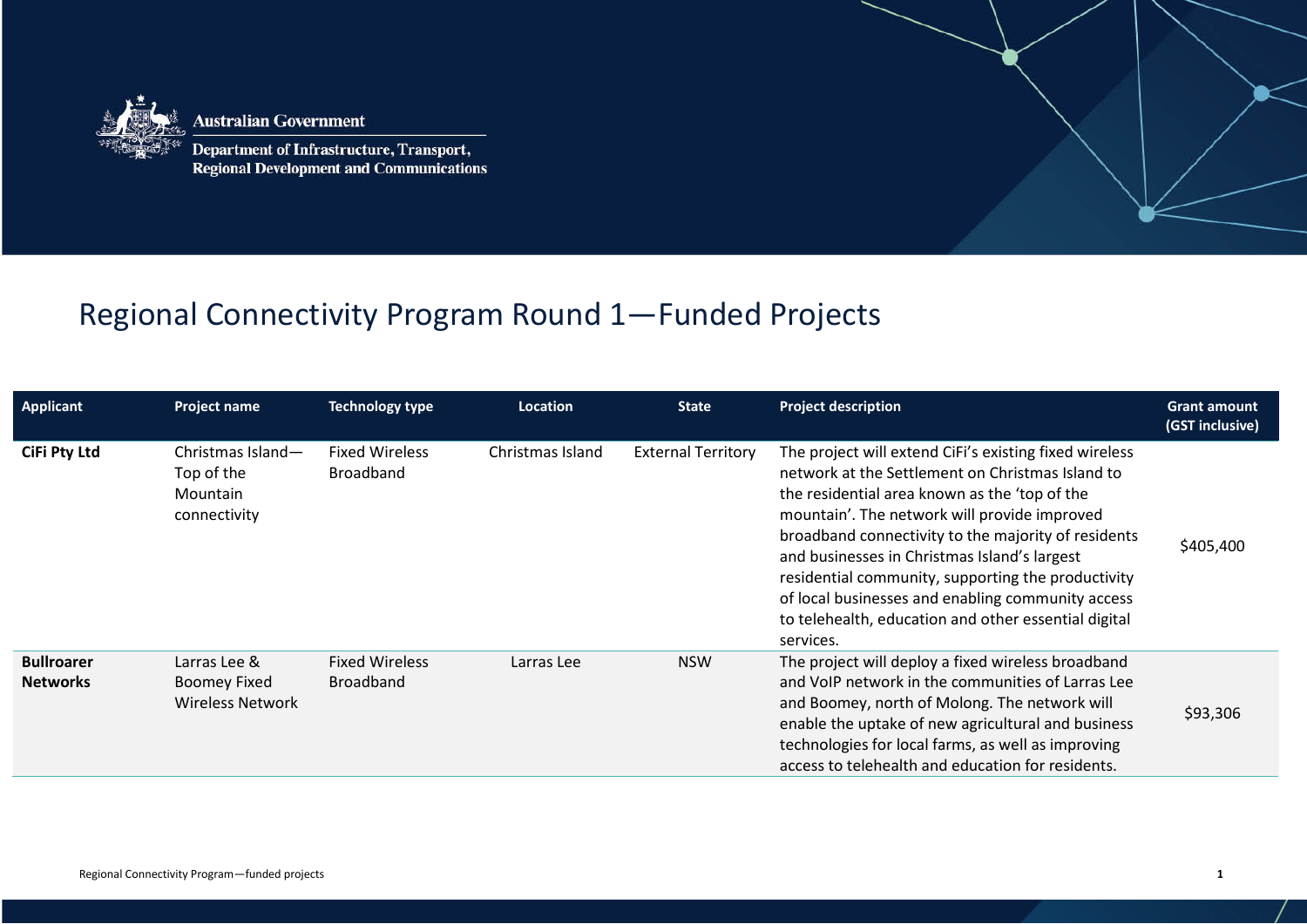| <b>Applicant</b>                              | Project name                                                                                                           | <b>Technology type</b>                    | <b>Location</b> | <b>State</b> | <b>Project description</b>                                                                                                                                                                                                                                                                                                                                                                                                                                                   | <b>Grant amount</b><br>(GST inclusive) |
|-----------------------------------------------|------------------------------------------------------------------------------------------------------------------------|-------------------------------------------|-----------------|--------------|------------------------------------------------------------------------------------------------------------------------------------------------------------------------------------------------------------------------------------------------------------------------------------------------------------------------------------------------------------------------------------------------------------------------------------------------------------------------------|----------------------------------------|
| <b>Bullroarer</b><br><b>Networks</b>          | Murrumbateman<br><b>Fixed Wireless</b><br>Network                                                                      | <b>Fixed Wireless</b><br><b>Broadband</b> | Murrumbateman   | <b>NSW</b>   | The project will deploy a fixed wireless broadband<br>and VoIP network on the eastern side of<br>Murrumbateman. The network will enable the<br>uptake of new agricultural and business<br>technologies for a number of wineries, as well as<br>improving access to telehealth and education<br>services for residents.                                                                                                                                                       | \$150,399                              |
| <b>NBN Co</b>                                 | <b>Connecting Costa</b><br>Group-Growing<br>the Guyra District<br>and New England<br>Region: Elm St                    | Fibre Broadband                           | Guyra           | <b>NSW</b>   | The project will upgrade the NBN access<br>technology at the Costa Group hydroponic tomato<br>glasshouse facility at Elm Street, Guyra from Sky<br>Muster Satellite to Fibre to the Premises. The<br>upgrade will support expanded business operations<br>at the facility, including in administration, research<br>and horticultural production, with benefits to the<br>local economy through increased employment<br>opportunities and regional output.                   | \$263,945                              |
| <b>NBN Co</b>                                 | <b>Connecting Costa</b><br>Group-Growing<br>the Guyra District<br>and New England<br>Region: New<br><b>England Hwy</b> | Fibre Broadband                           | Guyra           | <b>NSW</b>   | The project will upgrade the NBN access<br>technology at the Costa Group hydroponic tomato<br>glasshouse facility on the New England Highway at<br>Guyra from Sky Muster Satellite to Fibre to the<br>Premises. The upgrade will support expanded<br>business operations at the facility, including in<br>administration, research and horticultural<br>production, with benefits to the local economy<br>through increased employment opportunities and<br>regional output. | \$256,073                              |
| Country<br><b>Broadband</b><br><b>Network</b> | Connecting the<br>Outback                                                                                              | <b>Fixed Wireless</b><br><b>Broadband</b> | Boggabilla      | <b>NSW</b>   | The project will extend Country Broadband<br>Network's existing fixed wireless network in the<br>Boggabilla area. The network will provide access to<br>high-speed broadband connectivity for up to 400<br>people, enabling the uptake of new agricultural<br>and business technologies and improving access to<br>telehealth and education services.                                                                                                                        | \$130,000                              |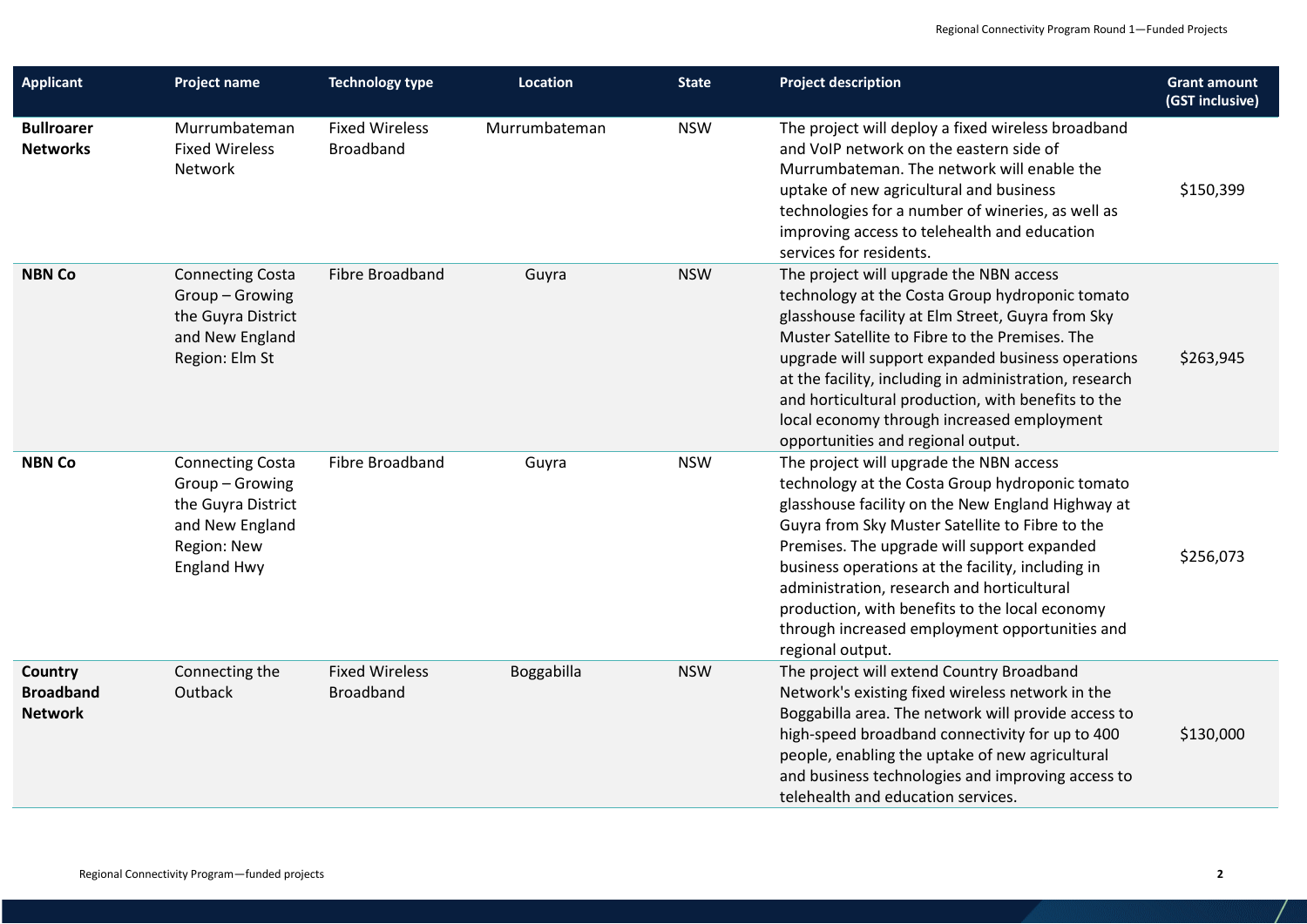| <b>Applicant</b>                | <b>Project name</b>                                    | <b>Technology type</b>                    | Location            | <b>State</b> | <b>Project description</b>                                                                                                                                                                                                                                                                                                                                                                                                                                                       | <b>Grant amount</b><br>(GST inclusive) |
|---------------------------------|--------------------------------------------------------|-------------------------------------------|---------------------|--------------|----------------------------------------------------------------------------------------------------------------------------------------------------------------------------------------------------------------------------------------------------------------------------------------------------------------------------------------------------------------------------------------------------------------------------------------------------------------------------------|----------------------------------------|
| <b>Field Solutions</b><br>Group | R.A.N (Regional<br>Australia Network):<br>Gunnedah     | <b>Fixed Wireless</b><br><b>Broadband</b> | Gunnedah            | <b>NSW</b>   | The project will deploy a fixed wireless network in<br>the Gunnedah Shire and to neighbouring areas in<br>the Liverpool Plains and Tamworth Regional Shires.<br>The network will extend high-speed broadband<br>connectivity into areas with limited existing<br>coverage, enabling the uptake of new agricultural<br>and business technologies in a high-value cotton,<br>beef and broadacre cropping region and improving<br>access to telehealth and education services.      | \$3,967,392                            |
| <b>Field Solutions</b><br>Group | R.A.N (Regional<br>Australia Network):<br>Moree        | <b>Fixed Wireless</b><br><b>Broadband</b> | <b>Moree Plains</b> | <b>NSW</b>   | The project will deploy a fixed wireless network in<br>the wider Moree region, including the towns of<br>Mallowa, Bullarah, Pallamallawa, Gravesend,<br>Collarenebri and North Star, as well as part of the<br>Gwydir Highway. The network will extend high-<br>speed broadband connectivity into areas with<br>limited existing coverage, enabling the uptake of<br>new agricultural and business technologies and<br>improving access to telehealth and education<br>services. | \$2,403,276                            |
| <b>Field Solutions</b><br>Group | R.A.N (Regional<br>Australia Network):<br>Murrumbidgee | <b>Fixed Wireless</b><br><b>Broadband</b> | Murrumbidgee        | <b>NSW</b>   | The project will deploy a fixed wireless network in<br>the Murrumbidgee region, southwest of Leeton.<br>The network will extend high-speed broadband<br>connectivity into areas with limited existing<br>coverage, enabling the uptake of new agricultural<br>and business technologies for local irrigators and<br>tourist providers and improving access to<br>telehealth and education services.                                                                              | \$720,823                              |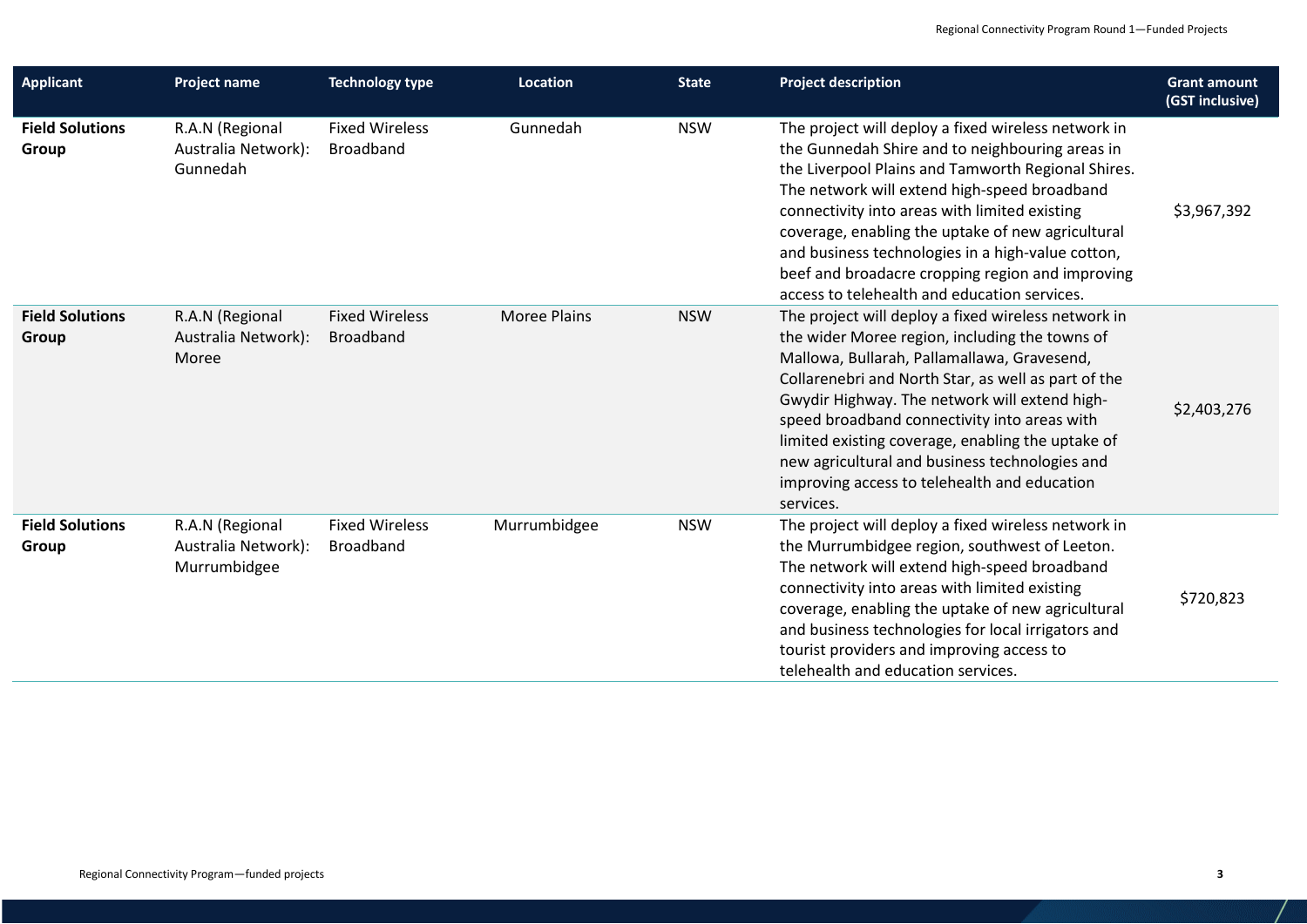| <b>Applicant</b>                | <b>Project name</b>                              | <b>Technology type</b>                    | <b>Location</b> | <b>State</b> | <b>Project description</b>                                                                                                                                                                                                                                                                                                                                                                                                                                                                  | <b>Grant amount</b><br>(GST inclusive) |
|---------------------------------|--------------------------------------------------|-------------------------------------------|-----------------|--------------|---------------------------------------------------------------------------------------------------------------------------------------------------------------------------------------------------------------------------------------------------------------------------------------------------------------------------------------------------------------------------------------------------------------------------------------------------------------------------------------------|----------------------------------------|
| <b>Field Solutions</b><br>Group | R.A.N (Regional<br>Australia Network):<br>Warren | <b>Fixed Wireless</b><br><b>Broadband</b> | Warren          | <b>NSW</b>   | The project will deploy a fixed wireless broadband<br>network in the Narromine-Warren region. The<br>network will extend high-speed broadband<br>connectivity into areas with limited existing<br>coverage, enabling the uptake of new agricultural<br>and business technologies in a significant cotton,<br>grain and livestock region with development<br>opportunities in tourism and manufacturing, and<br>improving access to telehealth and education<br>services.                    | \$1,627,599                            |
| <b>Telstra</b>                  | Mossgiel                                         | Mobile Voice &<br>Data                    | Mossgiel        | <b>NSW</b>   | The project will upgrade antenna equipment and<br>backhaul capacity at the existing Telstra 3G base<br>station in the community of Mossgiel to provide<br>Telstra 4GX and Internet of Things coverage to the<br>area and along the Cobb Highway. The upgrade will<br>enable the adoption of farm and rural water<br>management solutions to support the productivity<br>of the agriculture sector, as well as improving<br>access to telehealth, education and emergency<br>communications. | \$269,290                              |
| <b>Telstra</b>                  | Oxley                                            | Mobile Voice &<br>Data                    | Oxley           | <b>NSW</b>   | The project will upgrade antenna equipment and<br>backhaul capacity at the existing Telstra 3G base<br>station at Oxley to provide Telstra 4GX and Internet<br>of Things coverage to the town and surrounding<br>areas. The upgrade will enable a range of smart<br>farming and smart water management solutions to<br>promote productivity in this area, as well as<br>improving access to telehealth, education and<br>emergency communications.                                          | \$616,140                              |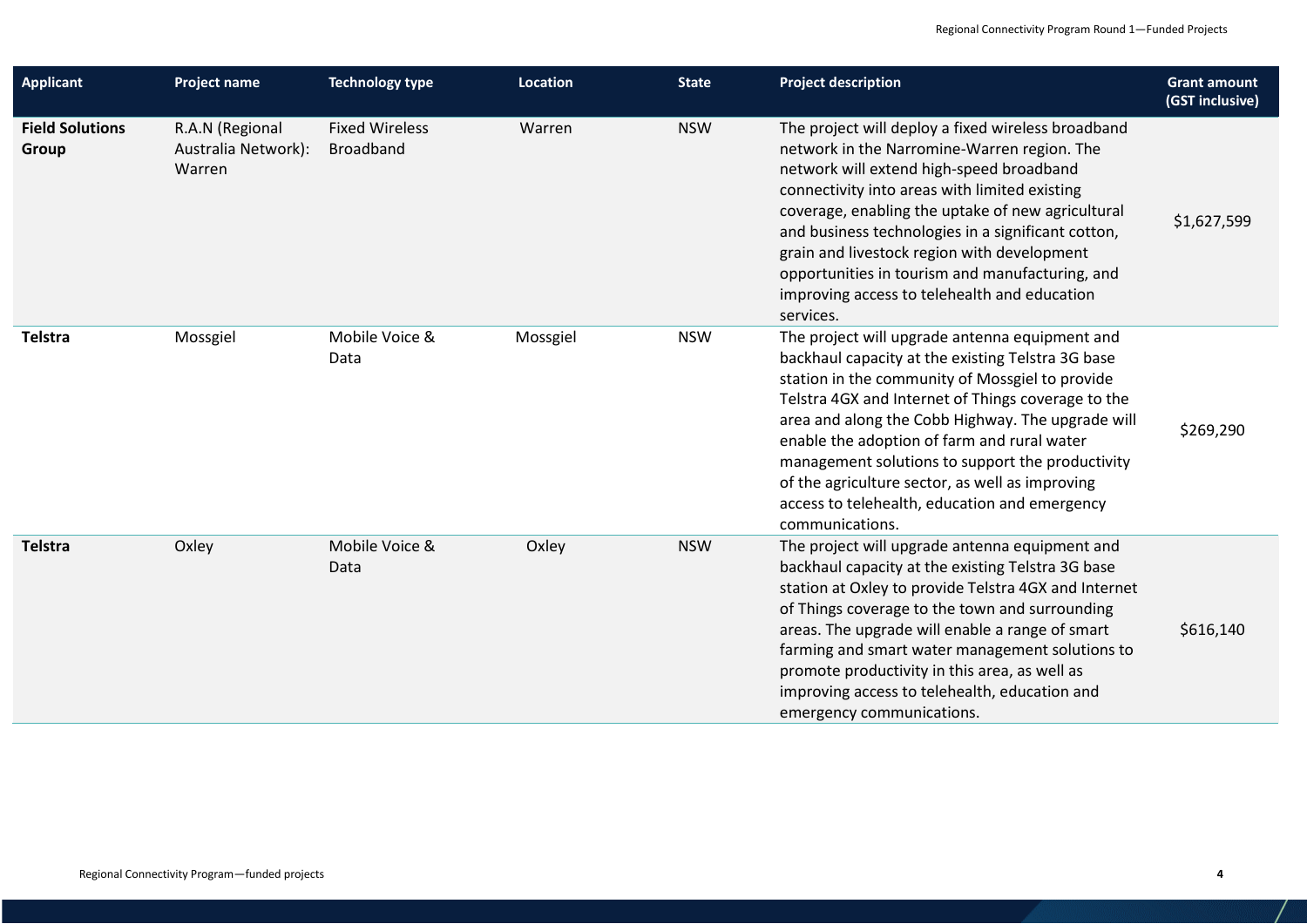| <b>Applicant</b>  | <b>Project name</b>                                                             | <b>Technology type</b>                    | <b>Location</b>                            | <b>State</b> | <b>Project description</b>                                                                                                                                                                                                                                                                                                                                              | <b>Grant amount</b><br>(GST inclusive) |
|-------------------|---------------------------------------------------------------------------------|-------------------------------------------|--------------------------------------------|--------------|-------------------------------------------------------------------------------------------------------------------------------------------------------------------------------------------------------------------------------------------------------------------------------------------------------------------------------------------------------------------------|----------------------------------------|
| <b>Telstra</b>    | Tooma                                                                           | Mobile Voice &<br>Data                    | Tooma                                      | <b>NSW</b>   | The project will deploy a Telstra 4GX macro cell<br>base station in the Snowy Valleys community of<br>Tooma. The new base station will enable the<br>uptake of new agricultural and business<br>technologies for livestock and dairy producers and<br>local tourism operators, as well as improving access<br>to telehealth, education and emergency<br>communications. | \$458,080                              |
| <b>Wi-Sky NSW</b> | Cootamundra-<br>Gundagai & Snowy<br><b>Valleys Council</b><br>Solution (CGSVCS) | <b>Fixed Wireless</b><br><b>Broadband</b> | Cootamundra-<br>Gundagai, Snowy<br>Valleys | <b>NSW</b>   | The project will deploy an extended fixed wireless<br>network across the Cootamundra-Gundagai and<br>Snowy Valleys regions. The network will provide<br>high-speed residential and enterprise broadband<br>services to communities across a wide area using<br>an innovative, low-cost and disaster-resilient<br>design suited to local conditions.                     | \$201,000                              |
| <b>Wi-Sky NSW</b> | <b>Hilltops Council</b><br>Regional<br>Connectivity<br>Solution (HCRCS)         | <b>Fixed Wireless</b><br><b>Broadband</b> | Hilltops                                   | <b>NSW</b>   | The project will deploy an extended fixed wireless<br>network across the Hilltops region. The network<br>will provide high-speed residential and enterprise<br>broadband services to communities across a wide<br>area using an innovative, low-cost and disaster-<br>resilient design suited to local conditions.                                                      | \$278,000                              |
| <b>Wi-Sky NSW</b> | Upper Lachlan<br><b>Rural Connectivity</b><br>Solution (ULRCS)                  | <b>Fixed Wireless</b><br><b>Broadband</b> | Upper Lachlan                              | <b>NSW</b>   | The project will deploy an extended fixed wireless<br>network across the Upper Lachlan region. The<br>network will provide high-speed residential and<br>enterprise broadband services to communities<br>across a wide area using an innovative, low-cost<br>and disaster-resilient design suited to local<br>conditions.                                               | \$328,246                              |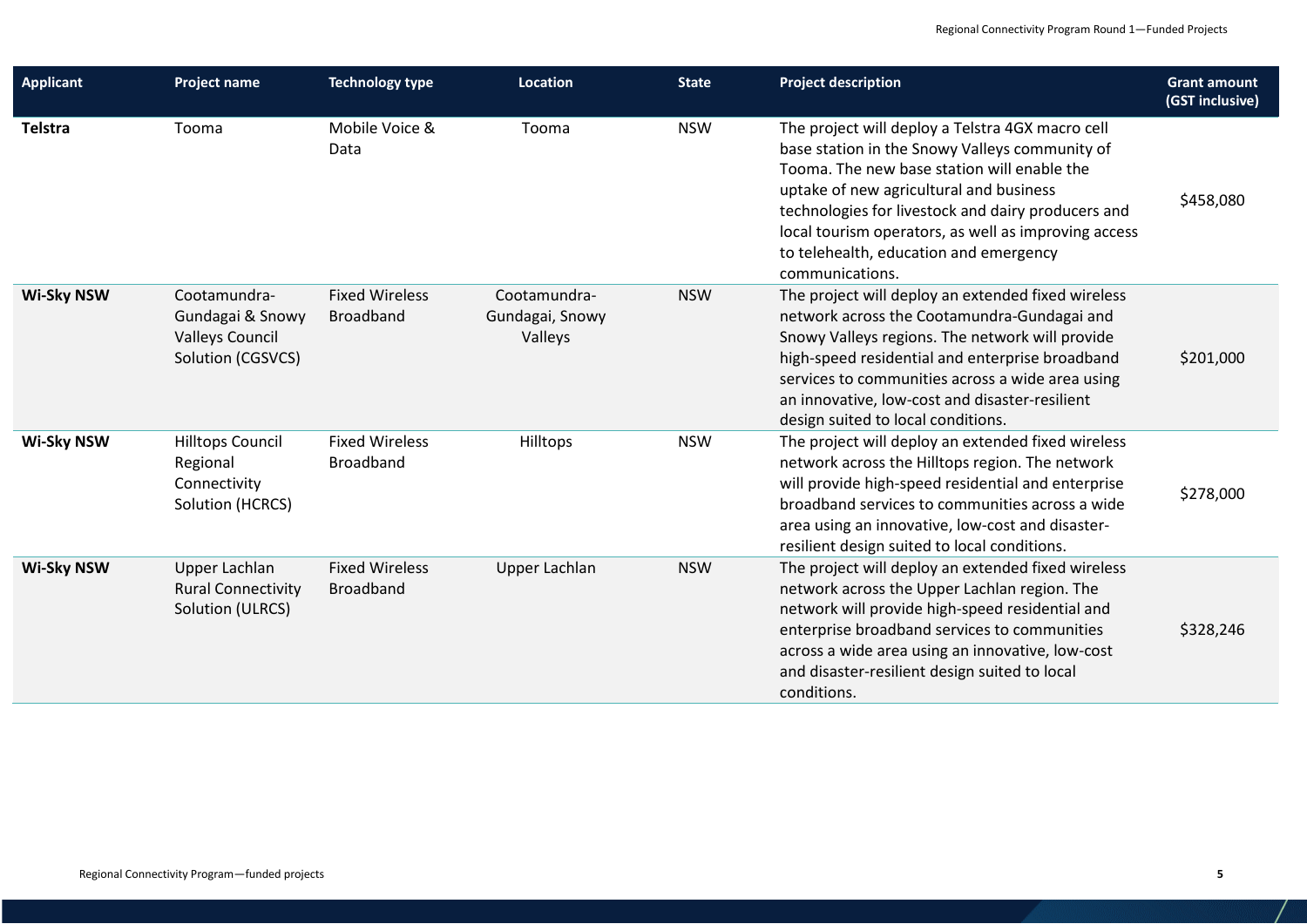| <b>Applicant</b>                       | <b>Project name</b>                                                             | <b>Technology type</b>        | <b>Location</b>                                 | <b>State</b> | <b>Project description</b>                                                                                                                                                                                                                                                                                                                                                                                                                                                                                                                                  | <b>Grant amount</b><br>(GST inclusive) |
|----------------------------------------|---------------------------------------------------------------------------------|-------------------------------|-------------------------------------------------|--------------|-------------------------------------------------------------------------------------------------------------------------------------------------------------------------------------------------------------------------------------------------------------------------------------------------------------------------------------------------------------------------------------------------------------------------------------------------------------------------------------------------------------------------------------------------------------|----------------------------------------|
| <b>NBN Co</b>                          | Yirrkala Satellite to<br>Fibre to the<br>Premise<br><b>Technology Switch</b>    | Fibre Broadband               | Yirrkala                                        | <b>NT</b>    | The project will upgrade the NBN access<br>technology in the East Arnhem town of Yirrkala<br>from Sky Muster satellite to Fibre to the Premises.<br>The upgrade will support economic diversification<br>opportunities in cultural tourism, creative<br>industries and the health sector, as well as<br>improving access to telehealth and education<br>services.                                                                                                                                                                                           | \$2,342,266                            |
| <b>Field Solutions</b><br><b>Group</b> | Satellite Backhaul<br><b>Broadband Services</b><br>for NT Remote<br>Communities | Satellite<br><b>Broadband</b> | Arrawerr,<br>Mungkarta,<br>Gan Gan,<br>Wandawuy | <b>NT</b>    | The project will deploy a satellite backhaul<br>broadband solution servicing the remote<br>communities of Arawerr, Gan Gan, Mungkarta and<br>Wundawuy. The service will provide pay-as-you-go<br>broadband data to residents, enabling improved<br>access to telehealth and education services.                                                                                                                                                                                                                                                             | \$574,398                              |
| Telstra                                | Arnhem Fibre<br><b>Upgrade Project</b>                                          | Fibre Backhaul                | Arnhem                                          | <b>NT</b>    | The project will upgrade core transmission<br>equipment at Telstra sites across East Arnhem<br>Land, increasing existing backhaul capacity<br>between Darwin and Nhulunbuy from 5 Gbps to<br>100 Gbps. The project will also upgrade the<br>capacity of the existing Telstra 4GX base station at<br>Mount Saunders near Nhulunbuy. The upgrades<br>will support business development opportunities<br>and increasing data needs in a number of sectors,<br>as well as improving access to telehealth,<br>education services and public safety connectivity. | \$2,770,778                            |
| <b>NBN Co</b>                          | Alpha Satellite to<br>Fibre to the<br>Premise<br><b>Technology Switch</b>       | Fibre Broadband               | Alpha                                           | <b>QLD</b>   | The project will upgrade the NBN access<br>technology in the Barcaldine Shire town of Alpha<br>from Sky Muster to Fibre to the Premises. The<br>upgrade will support the operations of local<br>businesses and community organisations, as well<br>as improving access to telehealth and education<br>services for residents.                                                                                                                                                                                                                               | \$3,181,572                            |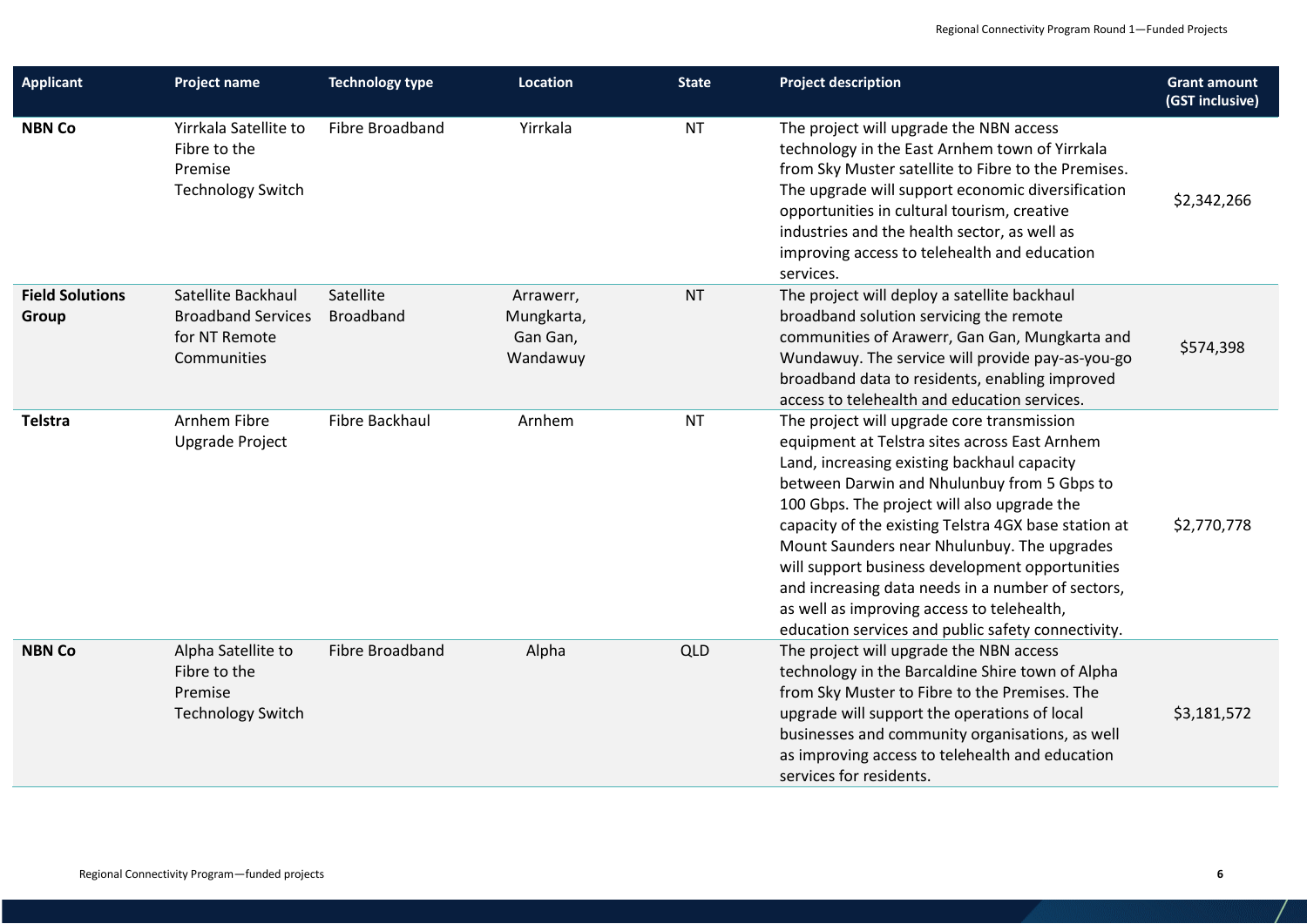| <b>Applicant</b>                  | Project name                                                           | <b>Technology type</b>                    | Location   | <b>State</b> | <b>Project description</b>                                                                                                                                                                                                                                                                                                                                                                                                                                                              | <b>Grant amount</b><br>(GST inclusive) |
|-----------------------------------|------------------------------------------------------------------------|-------------------------------------------|------------|--------------|-----------------------------------------------------------------------------------------------------------------------------------------------------------------------------------------------------------------------------------------------------------------------------------------------------------------------------------------------------------------------------------------------------------------------------------------------------------------------------------------|----------------------------------------|
| <b>Telstra</b>                    | Stonehenge Radio<br>Tower 4GX Mobile<br><b>Base Station</b><br>Project | Mobile Voice &<br>Data                    | Stonehenge | <b>QLD</b>   | The project will deploy a new Telstra 4GX mobile<br>base station east of Stonehenge. The new base<br>station will address a coverage black spot on the<br>Thomson Development Road and will increase<br>coverage on the Stonehenge to Yaraka Road,<br>improving traveller safety, emergency<br>communications and freight monitoring.                                                                                                                                                   | \$101,873                              |
| <b>Connected Farms</b><br>Pty Ltd | Roma Datacentre<br>and Regional Fixed<br>Wireless Internet             | <b>Fixed Wireless</b><br><b>Broadband</b> | Roma       | <b>QLD</b>   | The project will deploy a fixed wireless network<br>providing broadband coverage to the region south<br>of Roma, as well as an edge datacentre to provide<br>improved data management for agribusinesses in<br>the region. This provides a significant uplift to<br>connectivity in an agricultural area, enabling<br>increased uptake of agtech and decision farming<br>with benefits for productivity. The datacentre will<br>also employ locally recruited and trained<br>personnel. | \$541,000                              |
| <b>Field Solutions</b><br>Group   | R.A.N (Regional<br>Australia Network):<br>Balonne-Bollon               | <b>Fixed Wireless</b><br>Broadband        | Balonne    | QLD          | The project will deploy a fixed wireless network in<br>the Balonne region, centred around the town of<br>Bollon. The network will extend high-speed<br>broadband connectivity into areas with limited<br>existing coverage, enabling the uptake of new<br>agricultural and business technologies for local<br>livestock producers and improving access to<br>telehealth and education services for residents.                                                                           | \$1,406,679                            |
| <b>Field Solutions</b><br>Group   | R.A.N (Regional<br>Australia Network):<br>Isaac                        | <b>Fixed Wireless</b><br><b>Broadband</b> | Isaac      | <b>QLD</b>   | The project will deploy a fixed wireless network in<br>the Isaac region. The network will extend high-<br>speed broadband connectivity into areas with<br>limited existing coverage, enabling the uptake of<br>new agricultural and business technologies for local<br>livestock producers, including a new beef<br>processing plant, and improving access to<br>telehealth and education services for residents.                                                                       | \$1,484,563                            |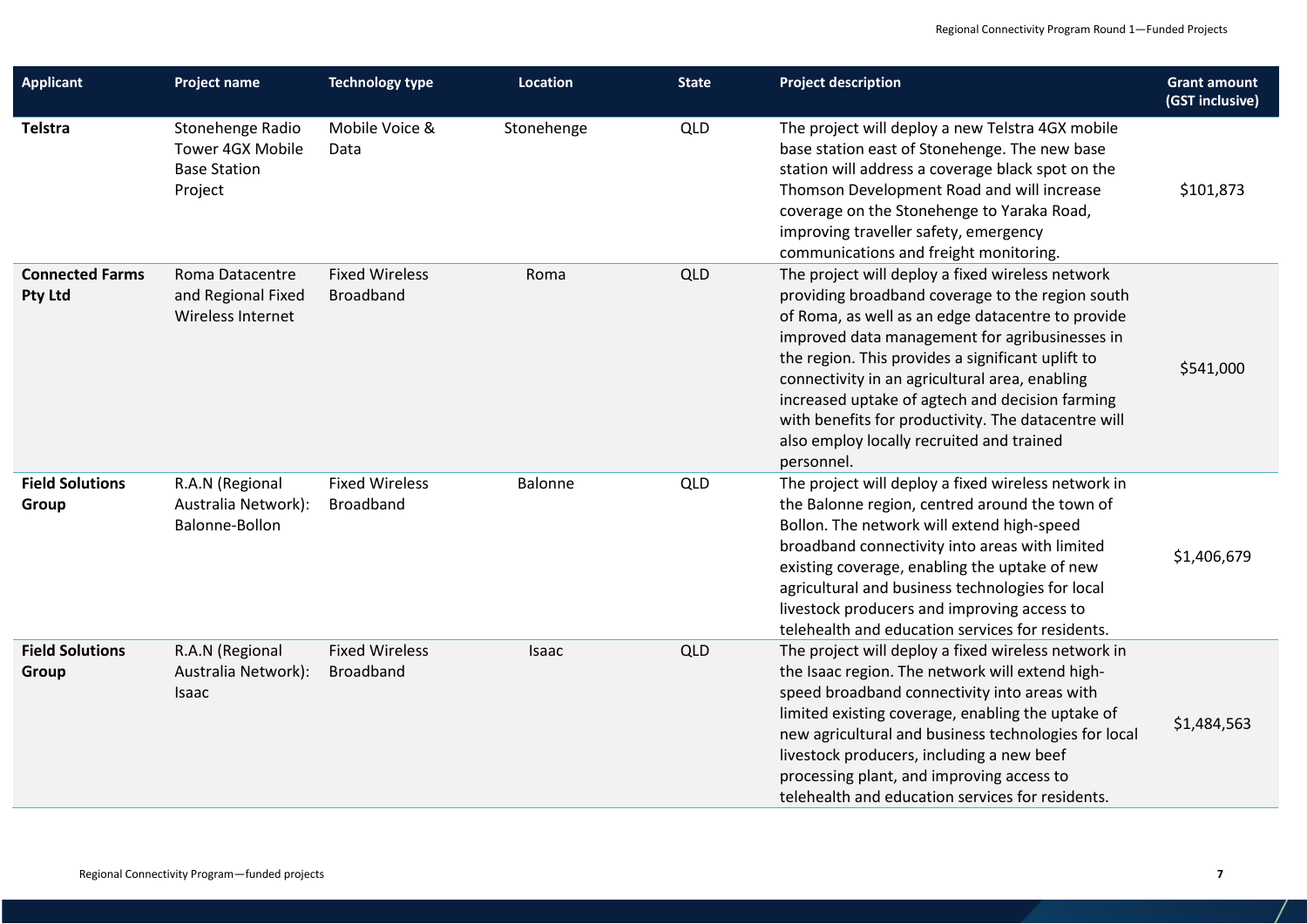| <b>Applicant</b>                | <b>Project name</b>                                    | <b>Technology type</b>                    | <b>Location</b>    | <b>State</b> | <b>Project description</b>                                                                                                                                                                                                                                                                                                                                                            | <b>Grant amount</b><br>(GST inclusive) |
|---------------------------------|--------------------------------------------------------|-------------------------------------------|--------------------|--------------|---------------------------------------------------------------------------------------------------------------------------------------------------------------------------------------------------------------------------------------------------------------------------------------------------------------------------------------------------------------------------------------|----------------------------------------|
| <b>Field Solutions</b><br>Group | R.A.N (Regional<br>Australia Network):<br>Napranum     | <b>Fixed Wireless</b><br><b>Broadband</b> | Napranum           | <b>QLD</b>   | The project will deploy a fixed wireless network in<br>the town of Napranum. The network will enable<br>the efficient delivery of essential services, such as<br>health, education, public safety and cultural<br>heritage initiatives, by the Napranum Aboriginal<br>Shire Council.                                                                                                  | \$356,908                              |
| <b>Field Solutions</b><br>Group | R.A.N (Regional<br>Australia Network):<br>Paroo-Bulloo | <b>Fixed Wireless</b><br><b>Broadband</b> | Paroo, Bulloo      | QLD          | The project will deploy a fixed wireless network in<br>the Paroo and Bulloo Shires. The network will<br>extend high-speed broadband connectivity into<br>areas with limited existing coverage, supporting<br>the uptake of new agricultural and business<br>technologies, as well as providing improved<br>communications along two significant tourist<br>routes.                    | \$685,043                              |
| <b>Field Solutions</b><br>Group | R.A.N (Regional<br>Australia Network):<br>Tambo        | <b>Fixed Wireless</b><br><b>Broadband</b> | Blackall-Tambo     | QLD          | The project will deploy a fixed wireless network in<br>the Blackall-Tambo Shire region. The network will<br>extend high-speed broadband connectivity into<br>areas with limited existing coverage, supporting<br>the uptake of new agricultural and business<br>technologies, as well as enabling the effective<br>provision of local medical services through<br>telehealth options. | \$972,076                              |
| <b>Wi-Sky QLD</b>               | <b>Etta Plains Station</b><br>connectivity<br>project  | <b>Fixed Wireless</b><br><b>Broadband</b> | <b>Etta Plains</b> | QLD          | The project will deploy a fixed wireless broadband<br>and public Wi-Fi coverage to the Etta Plains area<br>near Julia Creek. The network will enable the<br>uptake of new agricultural and business<br>technologies for a number of cattle stations and<br>irrigators, as well as improving emergency<br>communications in a flood-plain area.                                        | \$152,250                              |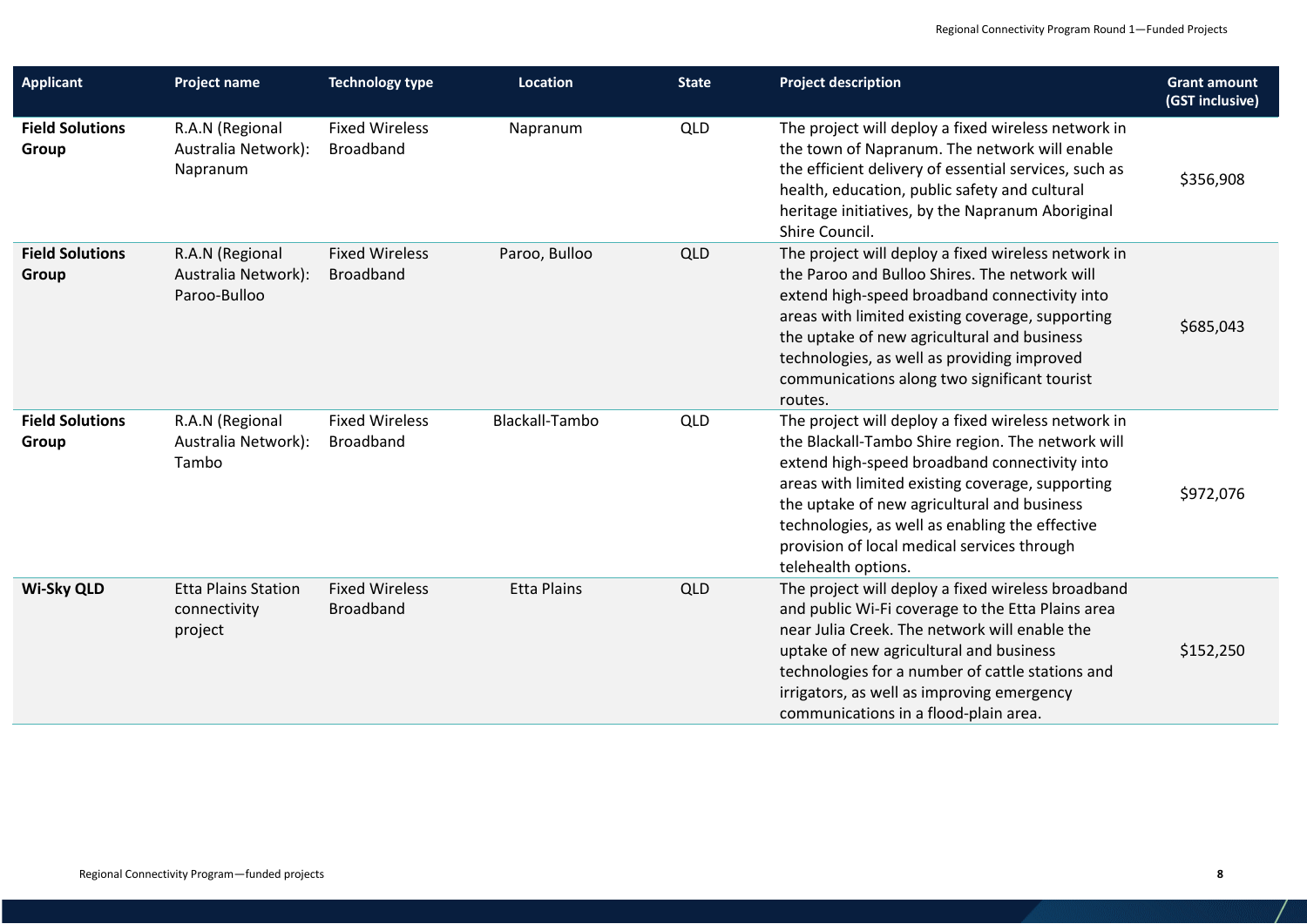| <b>Applicant</b>         | <b>Project name</b>                                                       | <b>Technology type</b>                    | <b>Location</b> | <b>State</b> | <b>Project description</b>                                                                                                                                                                                                                                                                                                                                                              | <b>Grant amount</b><br>(GST inclusive) |
|--------------------------|---------------------------------------------------------------------------|-------------------------------------------|-----------------|--------------|-----------------------------------------------------------------------------------------------------------------------------------------------------------------------------------------------------------------------------------------------------------------------------------------------------------------------------------------------------------------------------------------|----------------------------------------|
| <b>Dreamtilt Pty Ltd</b> | Benaraby<br>Motorsports<br>Complex<br>Telecommunication<br>Project        | <b>Fixed Wireless</b><br><b>Broadband</b> | Benaraby        | QLD          | The project will deploy a fixed wireless network at<br>the new Benaraby Motorplex. The network will<br>provide high-speed broadband connectivity to the<br>Motorplex and surrounding residential areas,<br>enabling the new complex to host events attracting<br>large numbers of tourists to the region and<br>providing increased access to internet services for<br>local residents. | \$298,200                              |
| <b>NBN Co</b>            | Murweh Satellite<br>to Fixed Line<br>Technology<br>Change: Augathella     | Fibre Broadband                           | Augathella      | <b>QLD</b>   | The project will upgrade the NBN access<br>technology in the Murweh Shire town of<br>Augathella from Sky Muster satellite to Fibre to the<br>Premises. The upgrade will support the operations<br>of local businesses, increasing regional output and<br>local employment, as well as improving access to<br>telehealth and education services for residents.                           | \$1,965,973                            |
| <b>NBN Co</b>            | Murweh Satellite<br>to Fixed Line<br>Technology<br>Change: Morven         | Fibre Broadband                           | Morven          | <b>QLD</b>   | The project will upgrade the NBN access<br>technology in the Murweh Shire town of Morven<br>from Sky Muster satellite to Fibre to the Premises.<br>The upgrade will support the operations of local<br>businesses, increasing regional output and local<br>employment, as well as improving access to<br>telehealth and education for residents.                                        | \$1,985,698                            |
| <b>NBN Co</b>            | Surat Satellite to<br>Fibre to the<br>Premise<br><b>Technology Switch</b> | Fibre Broadband                           | Surat           | <b>QLD</b>   | The project will upgrade the NBN access<br>technology in the South West Queensland town of<br>Surat from Sky Muster satellite to Fibre to the<br>Premises. The upgrade will support growth<br>opportunities in a number of sectors, particularly<br>tourism, and will improve health, education and<br>public safety connectivity in the community.                                     | \$2,034,923                            |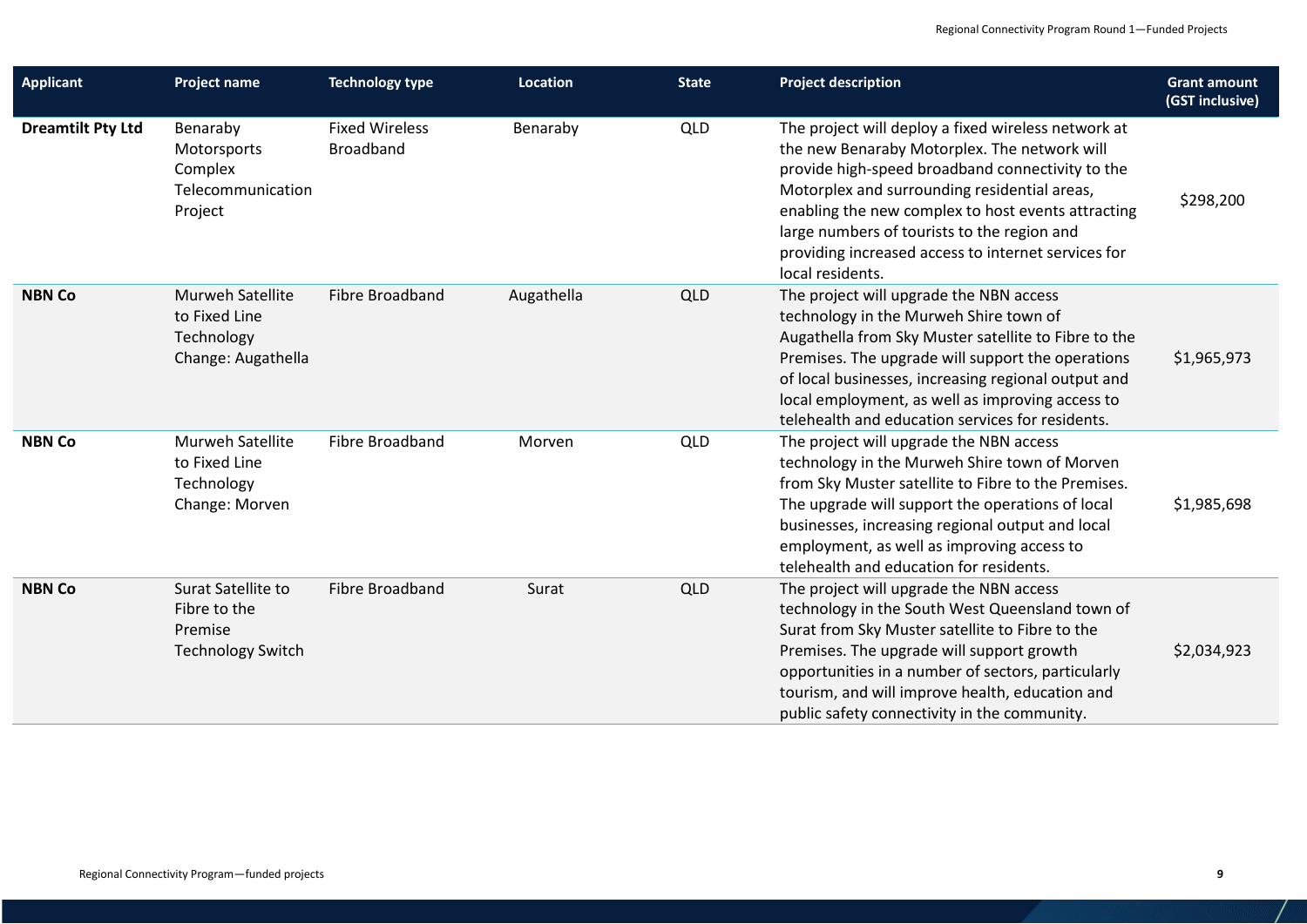| <b>Applicant</b> | <b>Project name</b>                                             | <b>Technology type</b>                    | <b>Location</b> | <b>State</b> | <b>Project description</b>                                                                                                                                                                                                                                                                                                                                                 | <b>Grant amount</b><br>(GST inclusive) |
|------------------|-----------------------------------------------------------------|-------------------------------------------|-----------------|--------------|----------------------------------------------------------------------------------------------------------------------------------------------------------------------------------------------------------------------------------------------------------------------------------------------------------------------------------------------------------------------------|----------------------------------------|
| <b>QCN Fibre</b> | <b>QLD Central</b><br><b>Highlands Project:</b><br><b>Bluff</b> | <b>Fixed Wireless</b><br><b>Broadband</b> | <b>Bluff</b>    | QLD          | The project will deploy a fixed wireless network to<br>the town of Bluff, in the Central Highlands of<br>Queensland. The network will extend high-speed<br>broadband connectivity to the town, benefiting<br>local community facilities, small businesses and<br>residents.                                                                                                | \$1,554,000                            |
| <b>QCN Fibre</b> | <b>QLD Central</b><br><b>Highlands Project:</b><br>Dingo        | <b>Fixed Wireless</b><br><b>Broadband</b> | Dingo           | <b>QLD</b>   | The project will deploy a fixed wireless network to<br>the town of Dingo, in the Central Highlands of<br>Queensland. The network will extend high-speed<br>broadband connectivity to the town, benefiting<br>local community facilities, small businesses and<br>residents.                                                                                                | \$942,000                              |
| <b>QCN Fibre</b> | <b>QLD Central</b><br><b>Highlands Project:</b><br>Duaringa     | <b>Fixed Wireless</b><br><b>Broadband</b> | Duaringa        | QLD          | The project will deploy a fixed wireless network to<br>the town of Duaringa, in the Central Highlands of<br>Queensland. The network will extend high-speed<br>broadband connectivity to the town, benefiting<br>local community facilities, small businesses and<br>residents.                                                                                             | \$1,258,000                            |
| <b>Telstra</b>   | Aurukun                                                         | Mobile Voice &<br>Data                    | Aurukun         | <b>QLD</b>   | The project will upgrade the transmission and<br>backhaul capacity at the existing Telstra 4GX<br>mobile base station at Aurukun, a remote<br>Indigenous community located on Cape York in<br>Queensland. The upgrade will support online<br>banking and financial transactions at existing retail<br>businesses, as well as supporting local employment<br>opportunities. | \$289,638                              |
| <b>Telstra</b>   | Dajarra                                                         | Mobile Voice &<br>Data                    | Dajarra         | <b>QLD</b>   | The project will upgrade antenna equipment and<br>backhaul capacity at the existing 3G Telstra base<br>station in Dajarra, to provide Telstra 4GX and<br>Internet of Things coverage to the town and<br>surrounding areas. The upgrade will support the<br>operations of local businesses and enable remote<br>working opportunities in the area.                          | \$1,314,300                            |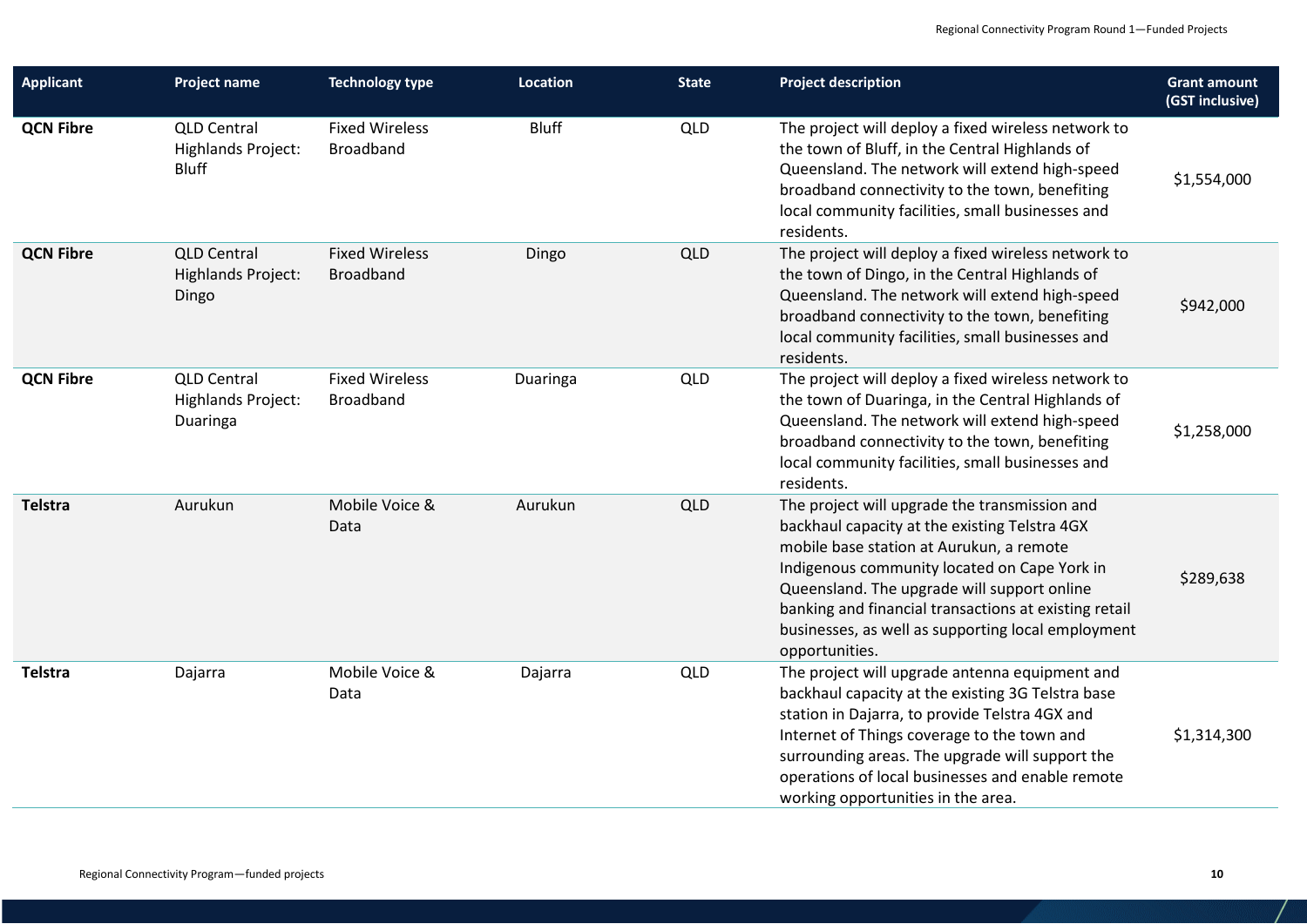| <b>Applicant</b>                       | <b>Project name</b>                                                                | <b>Technology type</b>                    | Location    | <b>State</b> | <b>Project description</b>                                                                                                                                                                                                                                                                                                                                                                                                                                                                                                                                                                                   | <b>Grant amount</b><br>(GST inclusive) |
|----------------------------------------|------------------------------------------------------------------------------------|-------------------------------------------|-------------|--------------|--------------------------------------------------------------------------------------------------------------------------------------------------------------------------------------------------------------------------------------------------------------------------------------------------------------------------------------------------------------------------------------------------------------------------------------------------------------------------------------------------------------------------------------------------------------------------------------------------------------|----------------------------------------|
| Telstra                                | Lake Moondarra                                                                     | Mobile Voice &<br>Data                    | Mount Isa   | <b>QLD</b>   | The project will deploy a new Telstra 4GX small cell<br>base station to Lake Moondarra, the primary water<br>supply facility for the Mount Isa region and an<br>important social and recreation hub for the Mt Isa<br>community. The new base station will enable<br>improved tourism and retail services, water supply<br>management, and public safety communications at<br>the lake.                                                                                                                                                                                                                      | \$144,906                              |
| Telstra                                | Mornington Island                                                                  | Mobile Voice &<br>Data                    | Gununa      | <b>QLD</b>   | The project will upgrade the capacity of the<br>existing Telstra 4GX mobile facility in the<br>Indigenous community of Gununa on Mornington<br>Island. The project will also upgrade the existing<br>fibre network between Mt Isa and Point Parker,<br>and deploy a new mobile site near Century Mine,<br>to provide microwave backhaul capacity to the<br>Mornington Island. The upgrades will support the<br>delivery of government services, as well as health<br>and education resources. Improved connectivity<br>will also support expanded business opportunities<br>in cultural and fishing tourism. | \$2,661,731                            |
| Wi-Sky<br><b>Queensland Pty</b><br>Ltd | Wi-Sky QLD North<br><b>West Queensland</b><br>Connectivity<br>Project: Julia Creek | <b>Fixed Wireless</b><br><b>Broadband</b> | Julia Creek | QLD          | The project will deploy a fixed wireless broadband<br>and public Wi-Fi coverage along the Flinders<br>Highway between Richmond and Julia Creek. The<br>network will enable the uptake of new agricultural<br>and business technologies for pastoral producers<br>and retail providers, including local online retailers<br>and business operators. Improved connectivity will<br>also improve access to telehealth, education<br>services and public safety communications.                                                                                                                                  | \$141,000                              |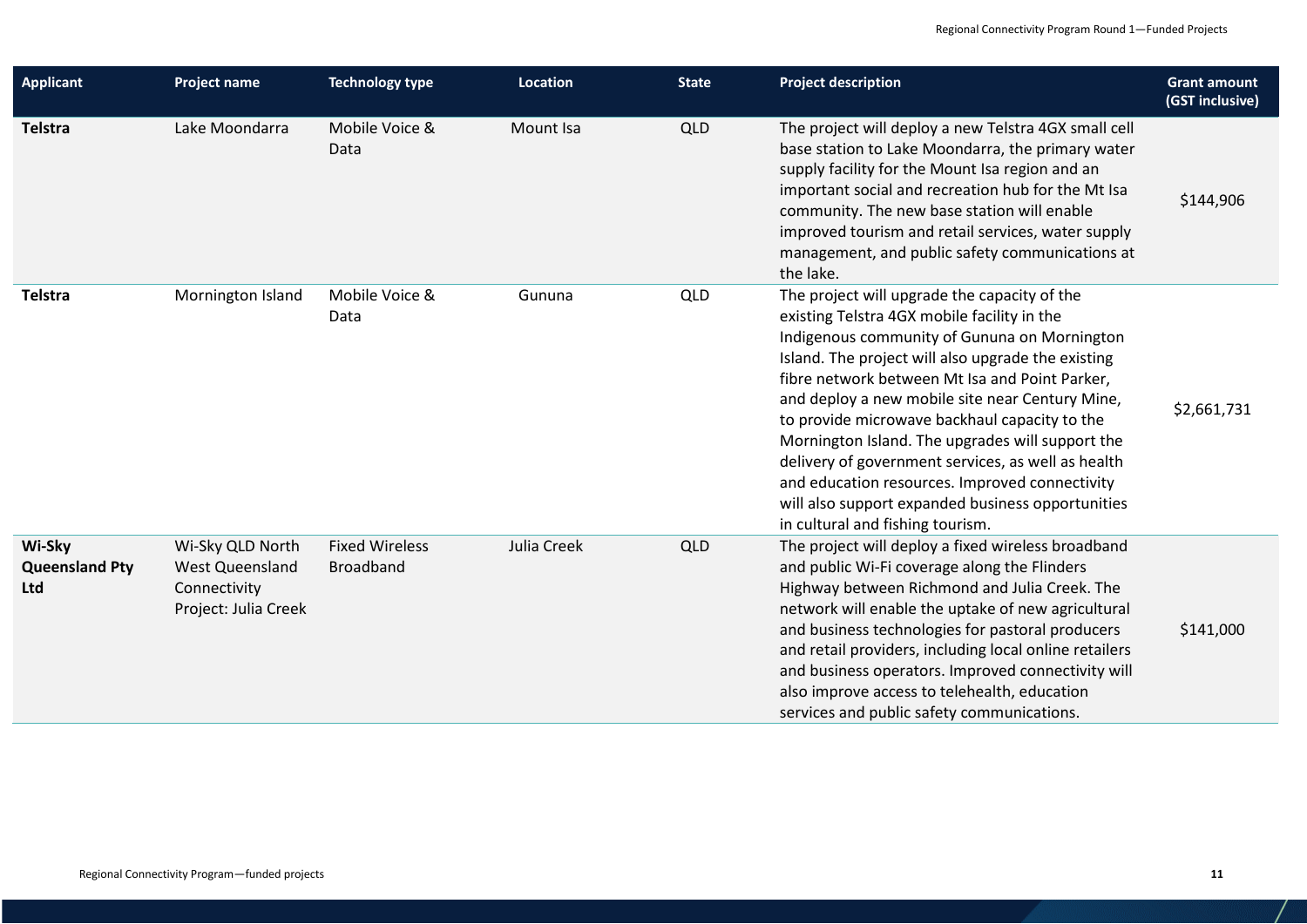| <b>Applicant</b>                       | <b>Project name</b>                                                             | <b>Technology type</b>                    | Location                             | <b>State</b> | <b>Project description</b>                                                                                                                                                                                                                                                                                                                                                                                                                                                                                                                                                                                                                                             | <b>Grant amount</b><br>(GST inclusive) |
|----------------------------------------|---------------------------------------------------------------------------------|-------------------------------------------|--------------------------------------|--------------|------------------------------------------------------------------------------------------------------------------------------------------------------------------------------------------------------------------------------------------------------------------------------------------------------------------------------------------------------------------------------------------------------------------------------------------------------------------------------------------------------------------------------------------------------------------------------------------------------------------------------------------------------------------------|----------------------------------------|
| Wi-Sky<br><b>Queensland Pty</b><br>Ltd | Wi-Sky QLD North<br><b>West Queensland</b><br>Connectivity<br>Project: Stamford | <b>Fixed Wireless</b><br><b>Broadband</b> | Stamford                             | QLD          | The project will deploy a fixed wireless broadband<br>and public Wi-Fi coverage along the Flinders<br>Highway between Richmond and Stamford. The<br>network will enable the uptake of new agricultural<br>and business technologies for pastoral producers<br>and retail providers, including local online retailers<br>and business operators. Improved connectivity will<br>also improve access to telehealth, education<br>services and public safety communications.                                                                                                                                                                                               | \$202,000                              |
| Telstra                                | Ernabella                                                                       | Mobile Voice &<br>Data                    | Pukatja                              | SA           | The project will upgrade the backhaul capacity to<br>the existing Telstra 4G mobile tower in Ernabella<br>(Pukatja). The upgrade will provide improved<br>coverage and user throughput speeds for the<br>Ernabella township and the surrounding<br>community, including the local airstrip.                                                                                                                                                                                                                                                                                                                                                                            | \$173,520                              |
| Telstra                                | Far North SA                                                                    | Mobile Voice &<br>Data                    | APY Lands,<br>Leigh Creek,<br>Hawker | SA           | The project will upgrade key transmission<br>infrastructure between Hawker and Leigh Creek in<br>South Australia's far north, expanding the available<br>core network capacity into Leigh Creek and<br>Marree. This will facilitate the provision of fixed<br>broadband services to Leigh Creek Area School and<br>Marree Aboriginal School. The project will also<br>upgrade the transmission capacity at Telstra's<br>Mount Scott and Leigh Creek base stations,<br>enabling improved 4G access. Telstra also will<br>commission 4G Satellite Small Cells into the<br>communities of Dalhousie Springs, Yunyarinyi,<br>Nyapari, Murputja, Kalka, Kanpi and Watinuma. | \$2,559,011                            |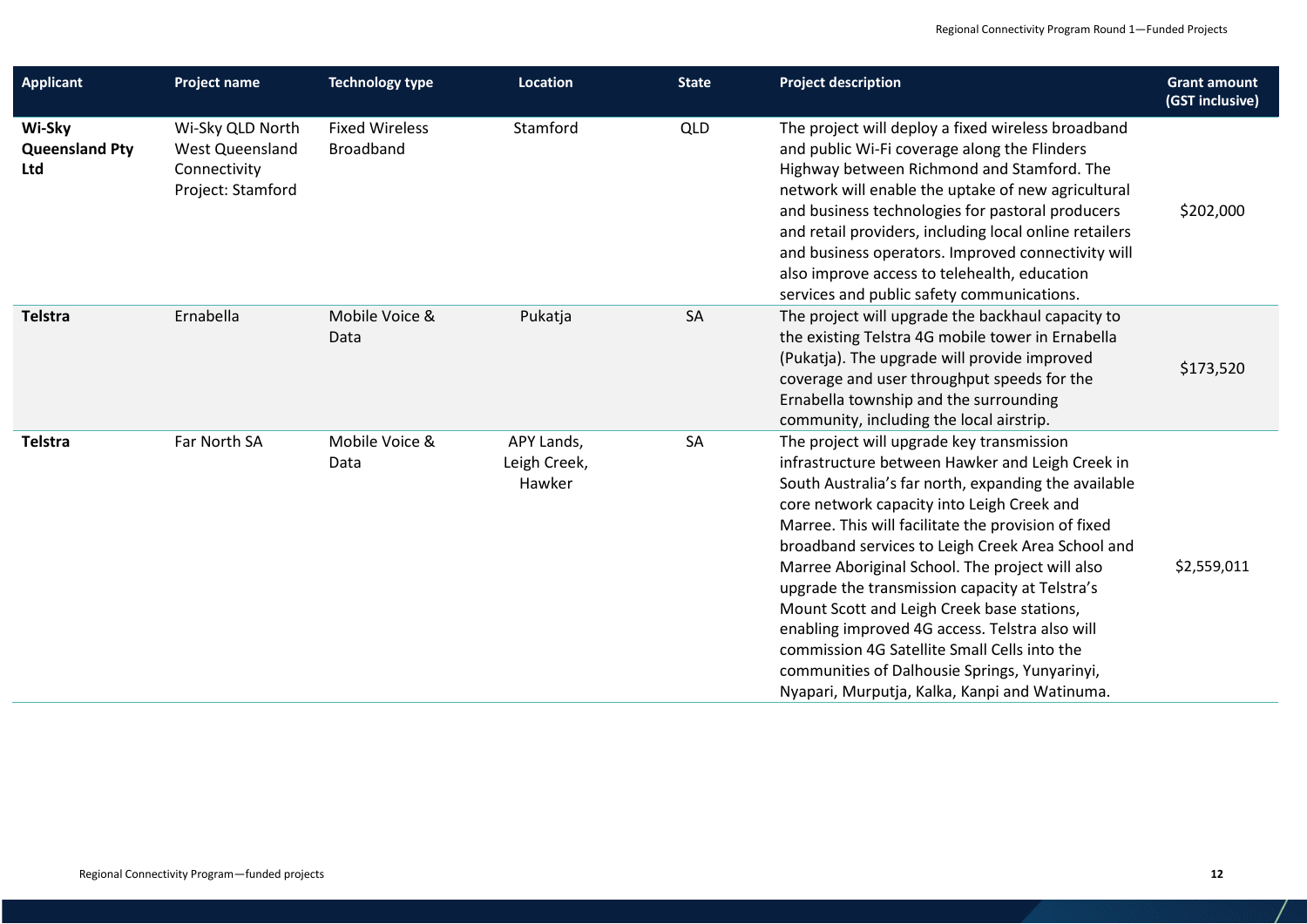| <b>Applicant</b>   | <b>Project name</b>                                                                       | <b>Technology type</b> | <b>Location</b>       | <b>State</b> | <b>Project description</b>                                                                                                                                                                                                                                                                                                                                                                                                                                                                                                                                                                   | <b>Grant amount</b><br>(GST inclusive) |
|--------------------|-------------------------------------------------------------------------------------------|------------------------|-----------------------|--------------|----------------------------------------------------------------------------------------------------------------------------------------------------------------------------------------------------------------------------------------------------------------------------------------------------------------------------------------------------------------------------------------------------------------------------------------------------------------------------------------------------------------------------------------------------------------------------------------------|----------------------------------------|
| <b>NBN Co</b>      | Wudinna Satellite<br>to Fixed Line<br><b>Technology Change</b>                            | Fibre Broadband        | Wudinna               | SA           | The project will upgrade the NBN service<br>technology in the town of Wudinna from NBN Sky<br>Muster to NBN Fibre to the Premises. The upgrade<br>will improve access to online education and health<br>services, expand economic opportunities and<br>increase connectedness and digital capabilities in<br>the community.                                                                                                                                                                                                                                                                  | \$1,841,244                            |
| Fortytwo24 Pty Ltd | Enhancing<br>Australia's<br>Sovereign Space<br>Capability                                 | Fibre Backhaul         | <b>Melton Mowbray</b> | <b>TAS</b>   | The project will deploy an optical fibre extension<br>between the Midlands Highway and Bisdee Tier to<br>provide 10 Gbps data capacity to the Greenhill<br>Observatory operated by the University of<br>Tasmania. Improved connectivity at the Greenhill<br>Observatory will allow UTAS and Tasmania to<br>access applied commercial development<br>opportunities in the burgeoning space industry, in<br>partnership with government, local and<br>international companies, and research agencies.<br>This will assist to diversify the Tasmanian economy<br>towards a high-value industry. | \$280,500                              |
| <b>NBN Co</b>      | <b>Geeveston Fixed</b><br>Wireless to Fibre to<br>the Premise<br><b>Technology Change</b> | Fibre Broadband        | Geeveston             | <b>TAS</b>   | The project will upgrade the NBN access<br>technology in the Huon Valley town of Geeveston<br>from Fixed Wireless to Fibre to the Premises. The<br>upgrade will support improved connectivity for a<br>number of local industries, as well as for health<br>centres and local schools.                                                                                                                                                                                                                                                                                                       | \$1,079,634                            |
| <b>Telstra</b>     | Jericho                                                                                   | Mobile Voice &<br>Data | Jericho               | <b>TAS</b>   | The project will upgrade antenna equipment and<br>backhaul capacity at the existing 3G Telstra base<br>station in Jericho to provide Telstra 4GX and<br>Internet of Things coverage to the town and<br>surrounding areas. The upgrade will enable<br>increased commuter safety along a major transport<br>route, as well as improving the attractiveness of<br>the area as a tourist location.                                                                                                                                                                                               | \$190,560                              |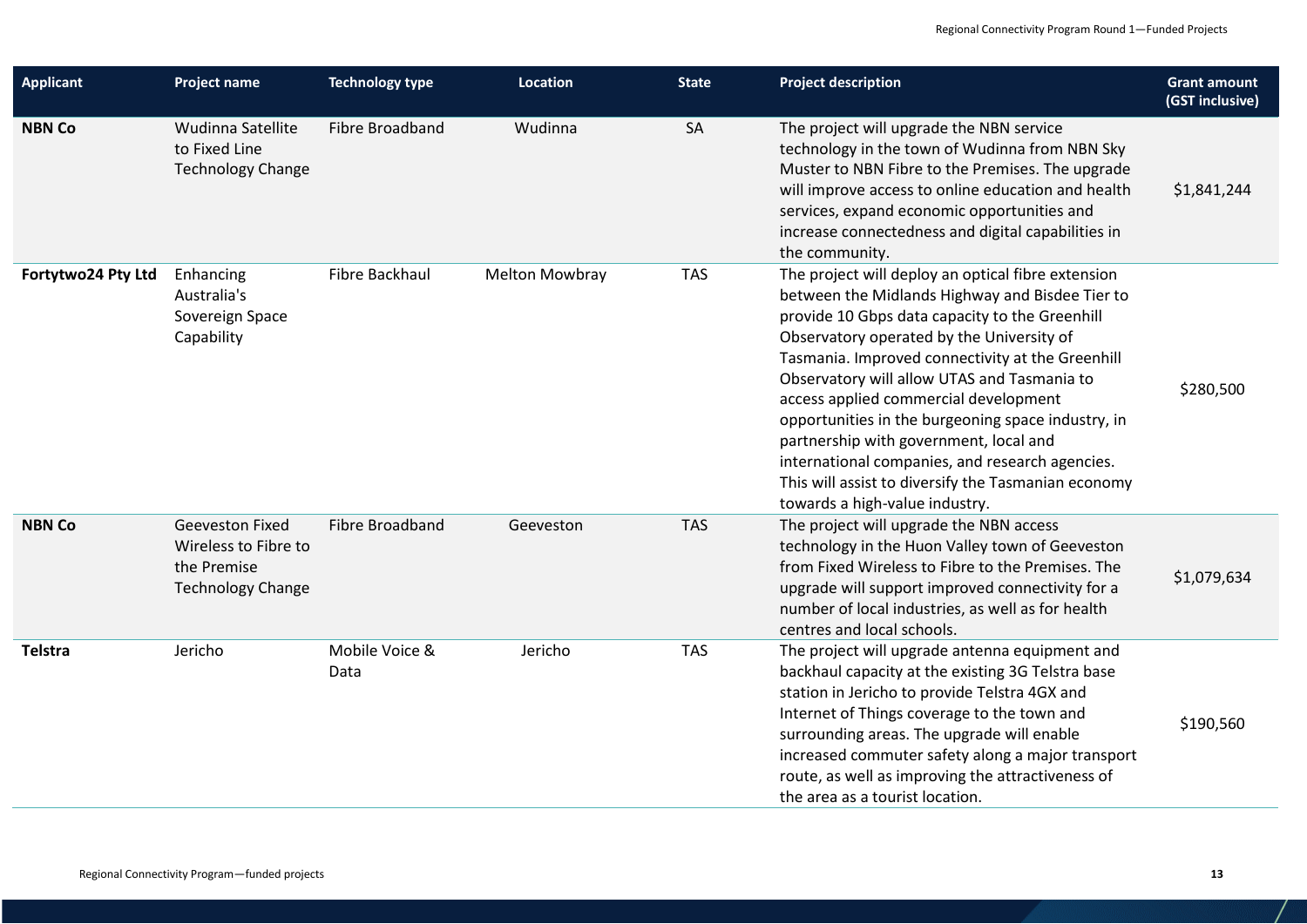| <b>Applicant</b>                | <b>Project name</b>                                                                    | <b>Technology type</b>             | <b>Location</b>                                                                                          | <b>State</b> | <b>Project description</b>                                                                                                                                                                                                                                                                                                                                                                          | <b>Grant amount</b><br>(GST inclusive) |
|---------------------------------|----------------------------------------------------------------------------------------|------------------------------------|----------------------------------------------------------------------------------------------------------|--------------|-----------------------------------------------------------------------------------------------------------------------------------------------------------------------------------------------------------------------------------------------------------------------------------------------------------------------------------------------------------------------------------------------------|----------------------------------------|
| <b>Telstra</b>                  | King Island                                                                            | Mobile Voice &<br>Data             | King Island                                                                                              | <b>TAS</b>   | The project will upgrade the telecommunications<br>network on King Island by upgrading the<br>microwave transmission link between Victoria and<br>King Island to significantly increase capacity, as well<br>as deploying several new 4G sites and upgrading<br>existing mobile network facilities across the island<br>to provide new and enhanced mobile services to<br>residents and businesses. | \$5,391,526                            |
| Telstra                         | <b>TAS Schools</b>                                                                     | Fibre Broadband                    | Wesley Vale,<br>Bagdad, Dunally,<br>Forest,<br>Glen Huon,<br>Molesworth,<br>Nubeena, Yolla,<br>Sheffield | <b>TAS</b>   | The project will upgrade and extend wideband<br>connectivity to nine regional schools in Tasmania.<br>This will involve the extension of new fibre to the<br>schools as well as core transmission capacity<br>upgrades to enable high-speed data services. The<br>upgrade will also provide broader improvements to<br>Telstra services in each community.                                          | \$861,720                              |
| <b>Field Solutions</b><br>Group | R.A.N (Regional<br>Australia Network):<br>Swan Hill                                    | <b>Fixed Wireless</b><br>Broadband | Swan Hill                                                                                                | <b>VIC</b>   | The project will deploy a fixed wireless network in<br>the Swan Hill region. The network will enable the<br>uptake of new agricultural and business<br>technologies in a high-value irrigated farming area,<br>as well as supporting local manufacturing and<br>other diversification opportunities and improving<br>access to telehealth and education.                                            | \$975,932                              |
| <b>NBN Co</b>                   | <b>Fixed Wireless to</b><br>Fibre to the<br>Premises<br>Technology<br>Change: Hopetoun | <b>Fibre Broadband</b>             | Hopetoun                                                                                                 | <b>VIC</b>   | The project will upgrade the NBN access<br>technology in the Southern Mallee town of<br>Hopetoun from Fixed Wireless to Fibre to the<br>Premises. The upgrade will provide improved<br>connectivity to increase the economic<br>competitiveness of the region and enable more<br>efficient service delivery in the wider Southern<br>Mallee area.                                                   | \$1,696,873                            |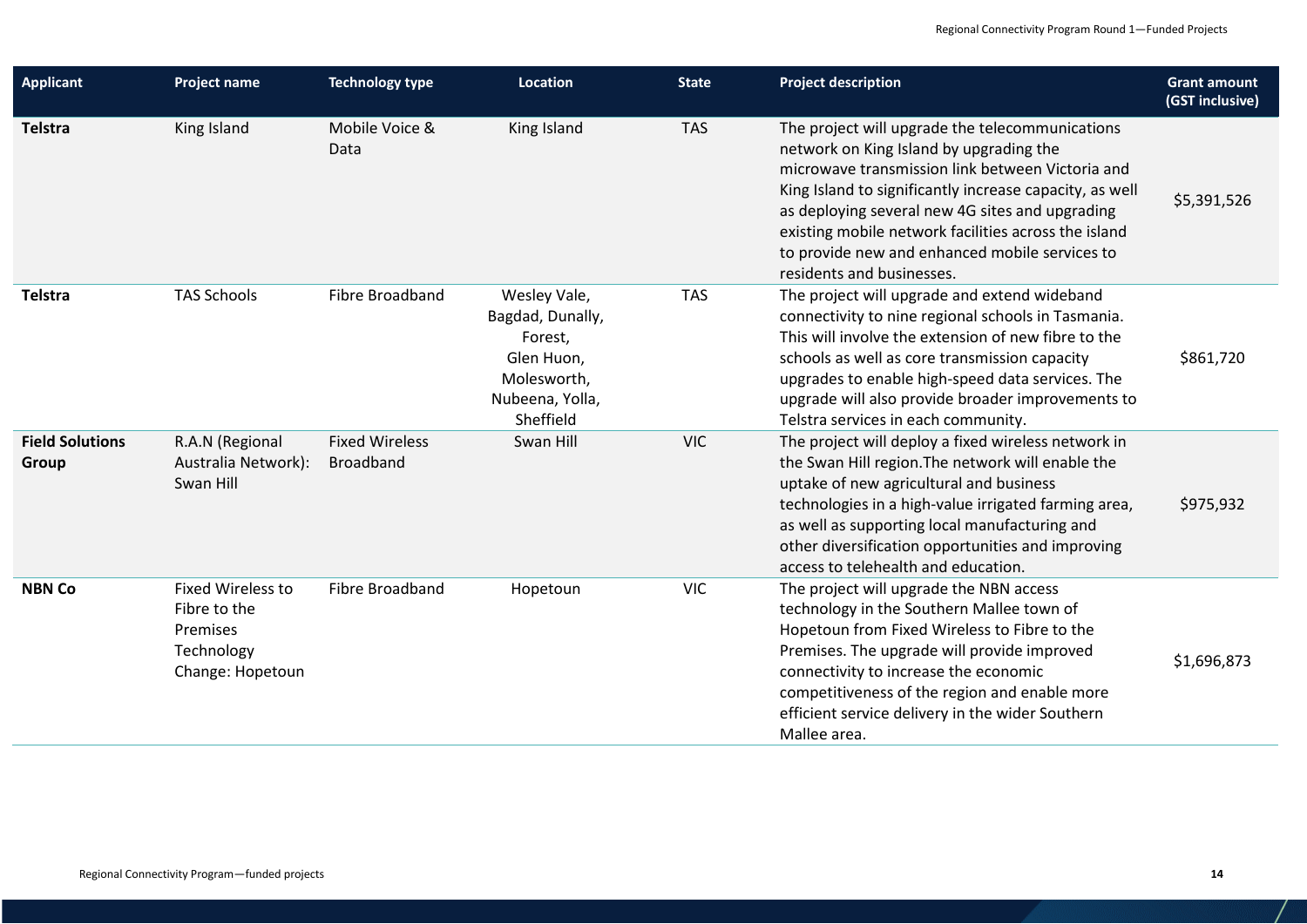| <b>Applicant</b> | <b>Project name</b>                                                                     | <b>Technology type</b> | Location  | <b>State</b> | <b>Project description</b>                                                                                                                                                                                                                                                                                                                                                                      | <b>Grant amount</b><br>(GST inclusive) |
|------------------|-----------------------------------------------------------------------------------------|------------------------|-----------|--------------|-------------------------------------------------------------------------------------------------------------------------------------------------------------------------------------------------------------------------------------------------------------------------------------------------------------------------------------------------------------------------------------------------|----------------------------------------|
| <b>NBN Co</b>    | <b>Fixed Wireless to</b><br>Fibre to the<br>Premises<br>Technology<br>Change: Murchison | Fibre Broadband        | Murchison | <b>VIC</b>   | The project will upgrade the NBN access<br>technology in the Goulburn Valley town of<br>Murchison from Fixed Wireless to Fibre to the<br>Premises. The upgrade will provide improved<br>connectivity to support local orchard, vineyard and<br>dairy farm activities, as well as the delivery of<br>health and education services to the community.                                             | \$2,727,135                            |
| <b>NBN Co</b>    | <b>Fixed Wireless to</b><br>Fibre to the<br>Premises<br>Technology<br>Change: Rushworth | Fibre Broadband        | Rushworth | <b>VIC</b>   | The project will upgrade the NBN access<br>technology in the Campaspe Shire town of<br>Rushworth from Fixed Wireless to Fibre to the<br>Premises. The upgrade will provide improved<br>connectivity to support growth opportunities in<br>tourism and health services, as well as increasing<br>access to other essential services.                                                             | \$1,808,922                            |
| <b>NBN Co</b>    | <b>Fixed Wireless to</b><br>Fibre to the<br>Premises<br>Technology<br>Change: Teesdale  | Fibre Broadband        | Teesdale  | <b>VIC</b>   | The project will upgrade the NBN access<br>technology in the Golden Plains Shire town of<br>Teesdale from Fixed Wireless to Fibre to the<br>Premises. The upgrade will provide improved<br>connectivity to support population growth in the<br>town, as well as enabling access to new<br>agricultural, business and education and training<br>technologies for local businesses and residents. | \$2,734,475                            |
| <b>NBN Co</b>    | <b>Fixed Wireless to</b><br>Fibre to the<br>Premises<br>Technology<br>Change: Timboon   | Fibre Broadband        | Timboon   | <b>VIC</b>   | The project will upgrade the NBN access<br>technology in the Corangamite town of Timboon<br>from Fixed Wireless to Fibre to the Premises. The<br>upgrade will provide improved connectivity to<br>support growth opportunities in tourism and<br>hospitality, as well as existing dairying, forestry and<br>lime production operations.                                                         | \$2,555,354                            |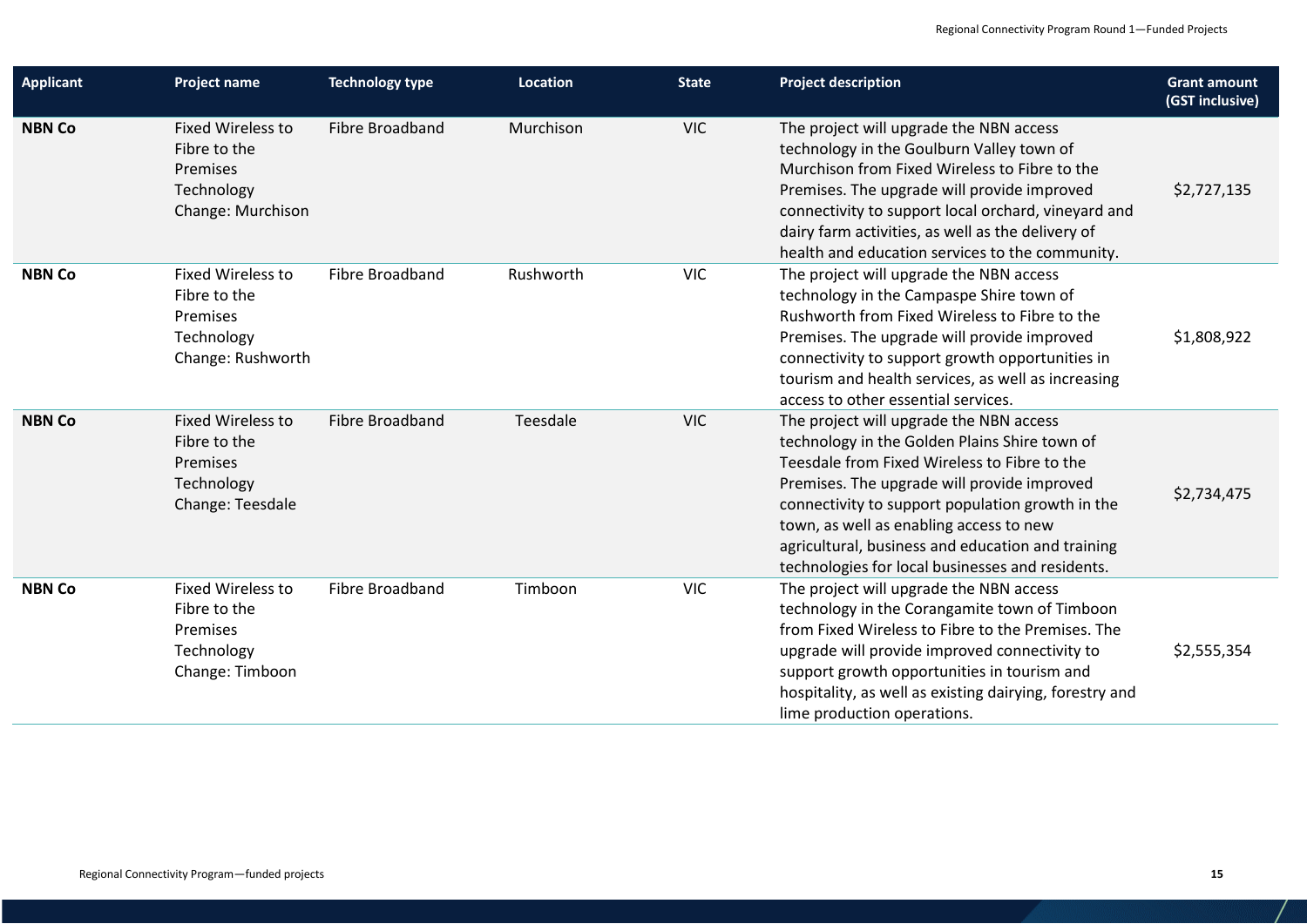| <b>Applicant</b> | Project name          | <b>Technology type</b> | <b>Location</b>                                                      | <b>State</b> | <b>Project description</b>                                                                                                                                                                                                                                                                                                                                                                                                                                                                                                                                                                                         | <b>Grant amount</b><br>(GST inclusive) |
|------------------|-----------------------|------------------------|----------------------------------------------------------------------|--------------|--------------------------------------------------------------------------------------------------------------------------------------------------------------------------------------------------------------------------------------------------------------------------------------------------------------------------------------------------------------------------------------------------------------------------------------------------------------------------------------------------------------------------------------------------------------------------------------------------------------------|----------------------------------------|
| Telstra          | Broughton             | Mobile Voice &<br>Data | Broughton                                                            | <b>VIC</b>   | The project will deploy a Telstra 4G macro cell base<br>station in the West Wimmera community of<br>Broughton. The new base station will provide<br>improved mobile coverage and capacity to support<br>the uptake of new agricultural and business<br>technologies in a mixed farming region, as well as<br>enabling improved access to essential services<br>including health, education and emergency<br>communications.                                                                                                                                                                                        | \$281,274                              |
| Telstra          | Cabbage Tree<br>Creek | Mobile Voice &<br>Data | Cabbage Tree<br>Creek                                                | <b>VIC</b>   | The project will deploy a Telstra 4G small cell base<br>station at Cabbage Tree Creek, located near<br>Bairnsdale in East Gippsland. The new base station<br>will provide improved mobile connectivity to<br>support economic diversification opportunities in<br>tourism, agriculture and performing arts, as well as<br>increased access to essential services including<br>health, education and emergency communications.                                                                                                                                                                                      | \$124,026                              |
| <b>Telstra</b>   | Eastern VIC           | Mobile Voice &<br>Data | Alpine Shire,<br><b>East Gippsland</b><br>Shire, Wangaratta<br>Shire | <b>VIC</b>   | The project will deploy a 42km fibre optic path<br>between the townships of Tambo Crossing and<br>Swifts Creek to create a transmission 'ring'<br>between Wangaratta, Bairnsdale and Melbourne,<br>improving the redundancy of the network against<br>service outages. The project will also provide new<br>and improved Telstra mobile coverage at multiple<br>locations along the transmission route, including<br>Mt Hotham, Ensay, Tambo Crossing, Omeo, and<br>Dinner Plain. Upgraded coverage will support<br>business activities and access to services in a<br>number of highly visited tourist locations. | \$2,635,871                            |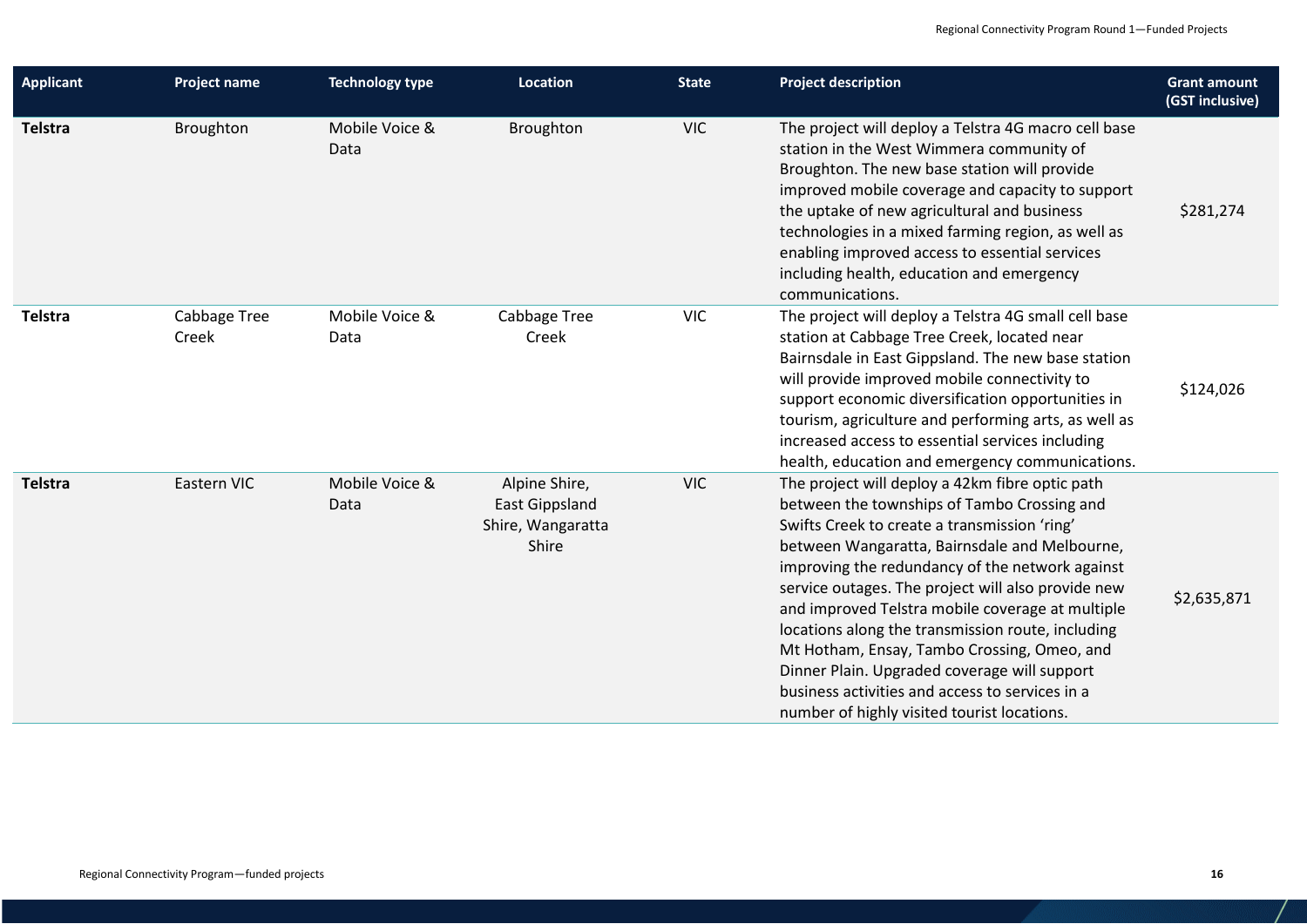| <b>Applicant</b> | <b>Project name</b> | <b>Technology type</b> | Location           | <b>State</b> | <b>Project description</b>                                                                                                                                                                                                                                                                                                                                                                                                                        | <b>Grant amount</b><br>(GST inclusive) |
|------------------|---------------------|------------------------|--------------------|--------------|---------------------------------------------------------------------------------------------------------------------------------------------------------------------------------------------------------------------------------------------------------------------------------------------------------------------------------------------------------------------------------------------------------------------------------------------------|----------------------------------------|
| <b>Telstra</b>   | Gazette             | Mobile Voice &<br>Data | Gazette            | <b>VIC</b>   | The project will deploy a Telstra 4G macro cell base<br>station in the Southern Grampians community of<br>Gazette. The new base station will provide new and<br>improved coverage and capacity to support the<br>uptake of new agricultural and business<br>technologies in a grazing region, as well as enabling<br>improved access to essential services including<br>health, education and emergency communications.                           | \$244,776                              |
| <b>Telstra</b>   | <b>Gipsy Point</b>  | Mobile Voice &<br>Data | <b>Gipsy Point</b> | <b>VIC</b>   | The project will deploy a Telstra 4G base station at<br>Gipsy Point, approximately 16km north west of<br>Mallacoota in the East Gippsland Shire. The new<br>base station will increase the resilience and<br>reliability of emergency communications in a<br>bushfire-prone region, as well as supporting local<br>tourism businesses and the delivery of essential<br>services.                                                                  | \$693,882                              |
| <b>Telstra</b>   | Halls Gap East      | Mobile Voice &<br>Data | Halls Gap          | <b>VIC</b>   | The project will deploy a Telstra 4G macro cell base<br>station on the east edge of the town of Halls Gap.<br>The new base station will provide new and<br>improved mobile coverage to a number of tourism<br>and accommodation venues, as well as improving<br>the delivery of essential services including health,<br>education and emergency communications.                                                                                   | \$268,422                              |
| <b>Telstra</b>   | Kobyboyn            | Mobile Voice &<br>Data | Highlands          | <b>VIC</b>   | The project will deploy a Telstra 4G macro cell base<br>station in the Mitchell Shire community of<br>Kobyboyn. The new base station will provide<br>improved connectivity to support projected<br>residential and business growth in the town due to<br>its proximity to major road and rail transport<br>routes, as well as increased access to essential<br>services including telehealth, education services<br>and emergency communications. | \$346,500                              |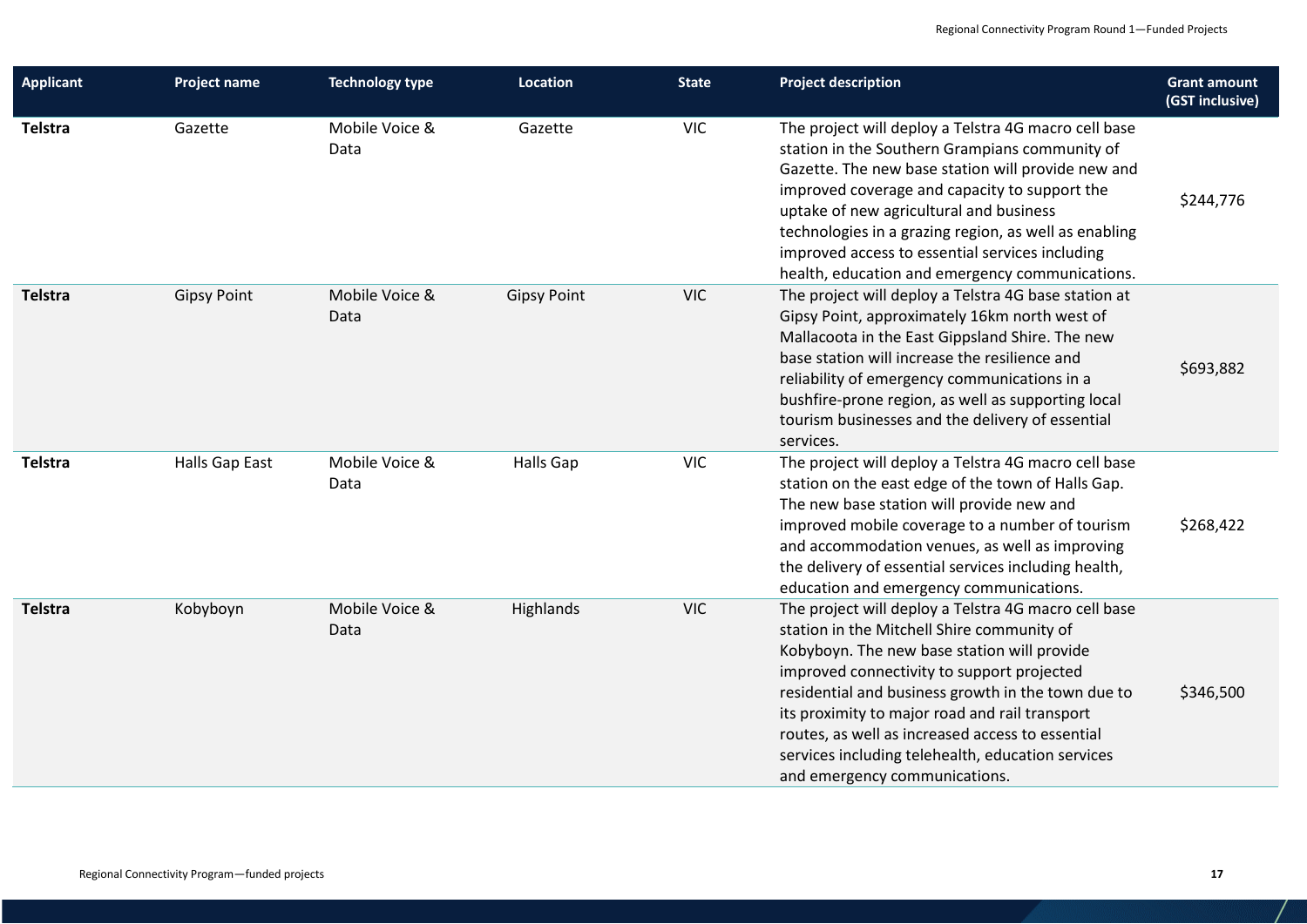| <b>Applicant</b>                                     | <b>Project name</b>                                                        | <b>Technology type</b>        | <b>Location</b> | <b>State</b> | <b>Project description</b>                                                                                                                                                                                                                                                                                                                                                                                                                                          | <b>Grant amount</b><br>(GST inclusive) |
|------------------------------------------------------|----------------------------------------------------------------------------|-------------------------------|-----------------|--------------|---------------------------------------------------------------------------------------------------------------------------------------------------------------------------------------------------------------------------------------------------------------------------------------------------------------------------------------------------------------------------------------------------------------------------------------------------------------------|----------------------------------------|
| Telstra                                              | Lascelles                                                                  | Mobile Voice &<br>Data        | Lascelles       | <b>VIC</b>   | The project will deploy a Telstra 4G macro cell base<br>station to the town of Lascelles, located 113km<br>west of Swan Hill in the Yarriambiack shire. The<br>new base station will provide improved mobile<br>connectivity to support the uptake of new<br>agricultural and business technologies for local<br>farms and tourism businesses, as well as improving<br>emergency communicatons along local highways<br>and increasing access to essential services. | \$605,766                              |
| <b>Telstra</b>                                       | Toongabbie                                                                 | Mobile Voice &<br>Data        | Toongabbie      | <b>VIC</b>   | The project will deploy a Telstra 4GX small cell base<br>station to the Latrobe Valley town of Toongabbie.<br>The new base station will provide dedicated mobile<br>coverage to the community, supporting residential<br>growth through improved access to business<br>opportunities and essential services.                                                                                                                                                        | \$33,810                               |
| <b>NBN Co</b>                                        | Kaniva Satellite to<br>Fibre to the<br>Premise<br><b>Technology Switch</b> | Fibre Broadband               | Kaniva          | <b>VIC</b>   | The project will upgrade the NBN access<br>technology in the West Wimmera town of Kaniva<br>from Sky Muster to Fibre to the Premises. The<br>upgrade will provide improved connectivity to<br>support local agricultural and tourism businesses,<br>as well as a number of community facilities<br>providing health, education, post and emergency<br>services to residents.                                                                                        | \$1,491,843                            |
| <b>Australian Private</b><br><b>Networks Pty Ltd</b> | Jigalong<br><b>Community Wi-Fi</b><br>and Telephone<br>Service             | Satellite<br><b>Broadband</b> | Jigalong        | <b>WA</b>    | The project will deploy a fully managed public<br>satellite Wi-Fi and VoIP telephone solution to the<br>Aboriginal community of Jigalong. The service will<br>provide pay-as-you-go data and voice connectivity<br>to the community, supporting business<br>opportunities in the tourism sector, the operations<br>of the Jigalong Community Incorporated, and<br>access to essential services such as telehealth,<br>education and government services.            | \$606,790                              |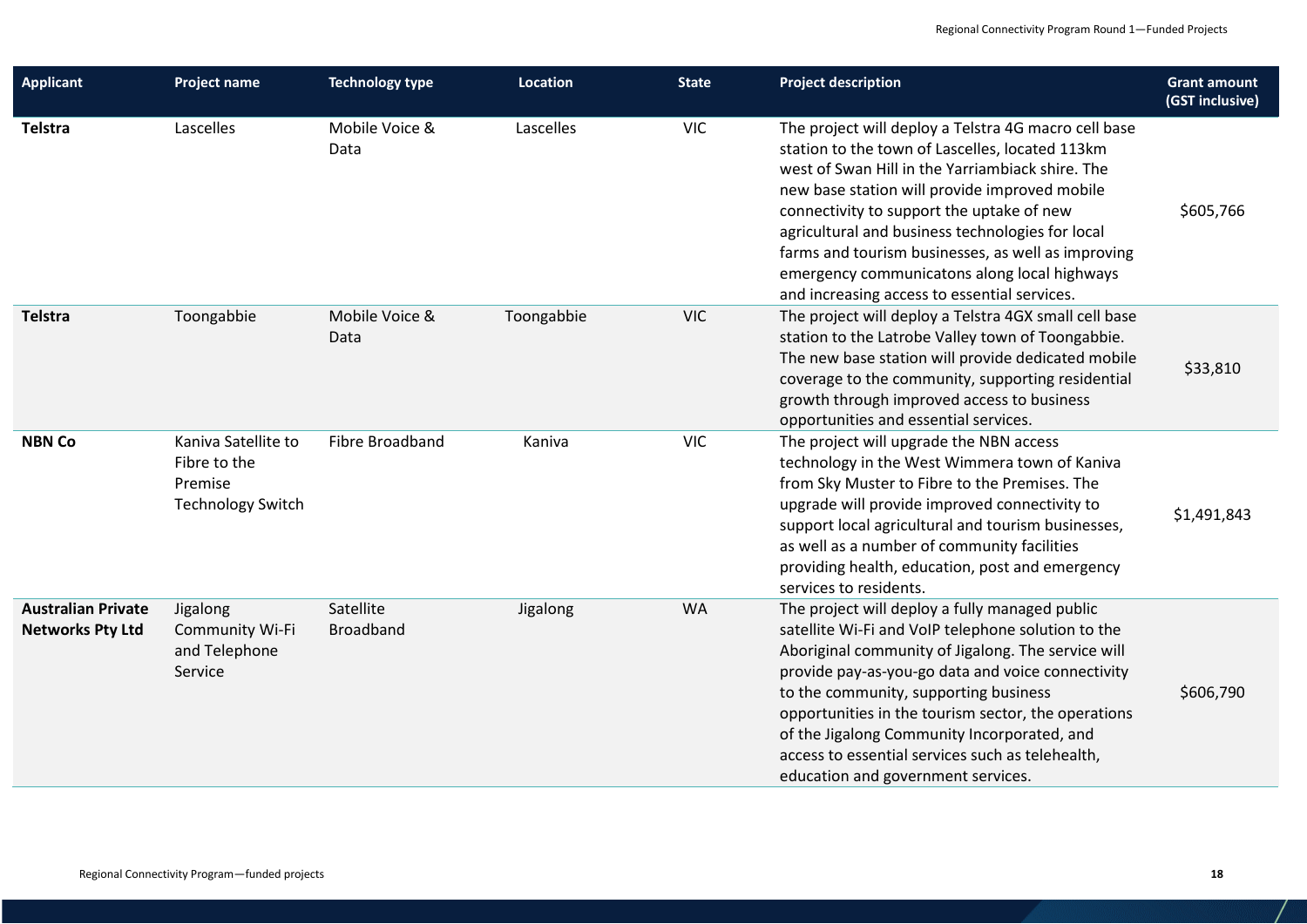<span id="page-18-0"></span>

| <b>Applicant</b>                                     | <b>Project name</b>                                            | <b>Technology type</b>                    | <b>Location</b>          | <b>State</b> | <b>Project description</b>                                                                                                                                                                                                                                                                                                                                                                                                                                                                                                                                                                | <b>Grant amount</b><br>(GST inclusive) |
|------------------------------------------------------|----------------------------------------------------------------|-------------------------------------------|--------------------------|--------------|-------------------------------------------------------------------------------------------------------------------------------------------------------------------------------------------------------------------------------------------------------------------------------------------------------------------------------------------------------------------------------------------------------------------------------------------------------------------------------------------------------------------------------------------------------------------------------------------|----------------------------------------|
| <b>Australian Private</b><br><b>Networks Pty Ltd</b> | Kalumburu<br>Community Wi-Fi<br>and Telephone<br>Service       | Satellite<br><b>Broadband</b>             | Kalumburu                | WA           | The project will deploy a fully managed public<br>satellite Wi-Fi and VoIP telephone solution to the<br>Aboriginal community of Kalumburu. The service<br>will provide pay-as-you-go data and voice<br>connectivity to the community, supporting<br>business opportunities in the arts sector, the<br>operations of the Kalumburu Aboriginal<br>Corporation, and access to essential services such<br>as telehealth, education and government services.                                                                                                                                   | \$664,000                              |
| <b>Comscentre WA</b><br>Pty Ltd <sup>1</sup>         | <b>Radio Access</b><br>Network: Shire of<br><b>Halls Creek</b> | <b>Fixed Wireless</b><br><b>Broadband</b> | <b>Halls Creek Shire</b> | <b>WA</b>    | The project will construct a fixed wireless network<br>to deliver reliable, high speed broadband services<br>and public Wi-Fi to the remote Aboriginal<br>communities of Balgo (Wirrimanu), Billiluna<br>(Mindibungu), Mulan and Ringer Soak (Kundat<br>Djaru) located in the Shire of Halls Creek in the East<br>Kimberley region of Western Australia. The<br>network will provide improved connectivity to<br>support access to online learning resources for the<br>schools in these communities, as well as the uptake<br>of new business technologies by local small<br>businesses. | \$1,897,500                            |
| <b>CRISP Wireless Pty</b><br>Ltd                     | <b>Central Wheatbelt</b><br>Connectivity<br>Backhaul           | <b>Fixed Wireless</b><br><b>Broadband</b> | <b>Central Wheatbelt</b> | <b>WA</b>    | The project will deploy a fixed wireless network<br>across the Central Wheatbelt region of Western<br>Australia. The network will provide improved<br>connectivity to support the uptake of new<br>agricultural and business technologies by local<br>primary producers and other businesses, as well as<br>enabling improved residential access to essential<br>services such as telehealth and education.                                                                                                                                                                               | \$3,773,000                            |

----------

<sup>&</sup>lt;sup>1</sup> To be delivered under Regional Connectivity Program Round 2.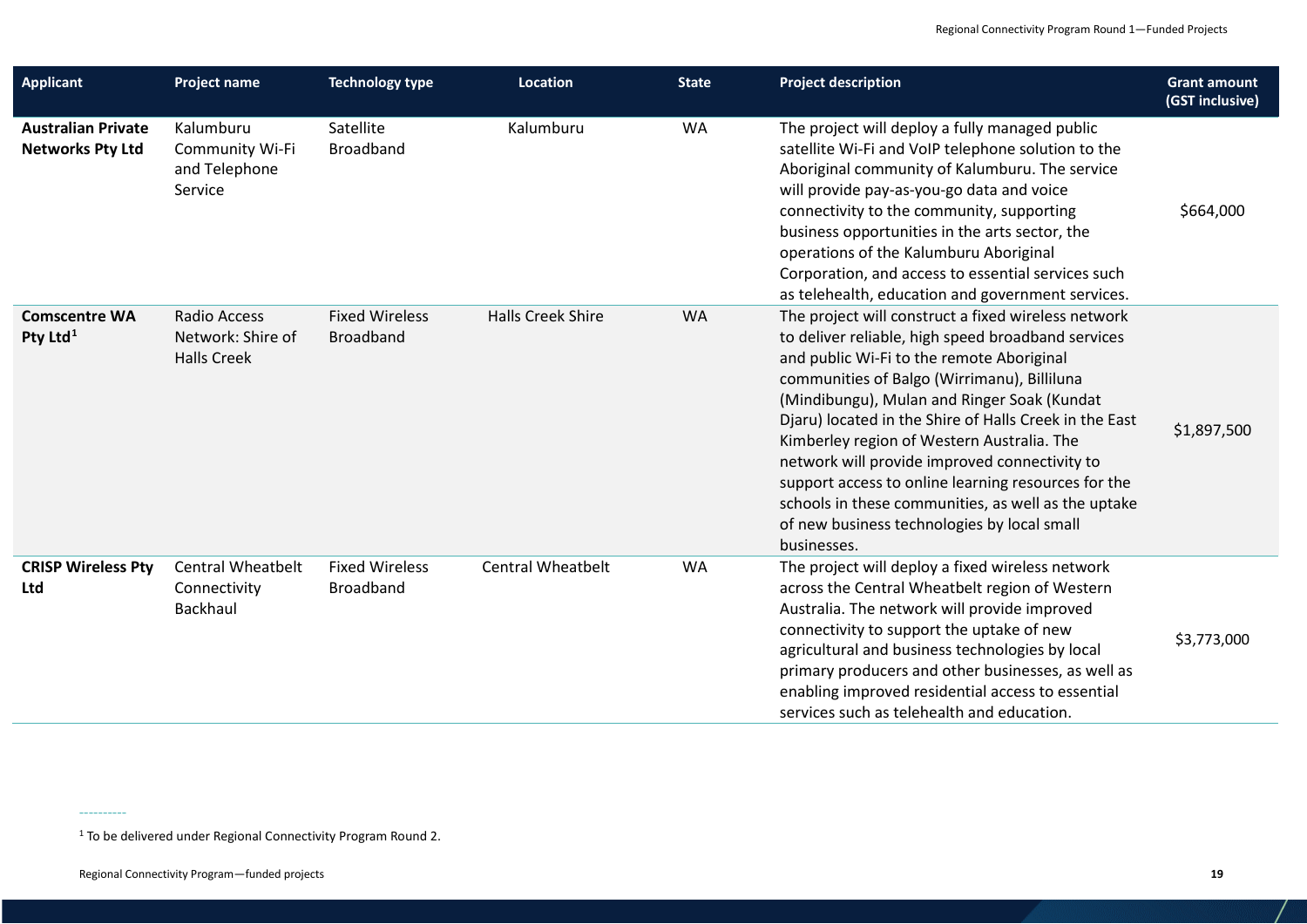| <b>Applicant</b>                        | <b>Project name</b>                                                                                | <b>Technology type</b>                    | Location                | <b>State</b> | <b>Project description</b>                                                                                                                                                                                                                                                                                                                                                                                                                                                              | <b>Grant amount</b><br>(GST inclusive) |
|-----------------------------------------|----------------------------------------------------------------------------------------------------|-------------------------------------------|-------------------------|--------------|-----------------------------------------------------------------------------------------------------------------------------------------------------------------------------------------------------------------------------------------------------------------------------------------------------------------------------------------------------------------------------------------------------------------------------------------------------------------------------------------|----------------------------------------|
| <b>Field Solutions</b><br>Group         | R.A.N (Regional<br>Australia Network):<br><b>Wireless Wheatbelt</b><br>Project-Central<br>Midlands | <b>Fixed Wireless</b><br><b>Broadband</b> | <b>Central Midlands</b> | <b>WA</b>    | The project will deploy a fixed wireless network in<br>the Dalwallinu, Moora and Wongan-Ballidu Shires<br>within the Central Midlands sub-region of the<br>Western Australian Wheatbelt. The network will<br>provide improved connectivity to support the<br>uptake of new agricultural and business<br>technologies by local primary producers and other<br>businesses, as well as enabling improved<br>residential access to essential services such as<br>telehealth and education.  | \$5,299,784                            |
| <b>Pivotel Mobile Pty</b><br>Ltd        | Frankland River 4G<br>Network                                                                      | Mobile Voice &<br>Data                    | Cranbrook Shire         | <b>WA</b>    | The project will deploy a Pivotel 4G LTE 'ecoSphere'<br>network in the Frankland River region of Western<br>Australia. The network will provide improved<br>broadband and mobile connectivity to support the<br>uptake of new agricultural and business<br>technologies for local primary producers and wine<br>tourism businesses, as well as enabling improved<br>residential access to essential services such as<br>telehealth, education services and emergency<br>communications. | \$294,733                              |
| <b>Pivotel Mobile Pty</b><br><b>Ltd</b> | South Stirling 4G<br>Network                                                                       | Mobile Voice &<br>Data                    | Albany                  | <b>WA</b>    | The project will deploy a Pivotel 4G LTE 'ecoSphere'<br>network in the South Stirling region of Western<br>Australia. The network will provide improved<br>broadband and mobile connectivity to support the<br>uptake of new agricultural and business<br>technologies for local primary producers and other<br>businesses, as well as enabling improved<br>residential access to essential services such as<br>telehealth, education services and emergency<br>communications.         | \$117,976                              |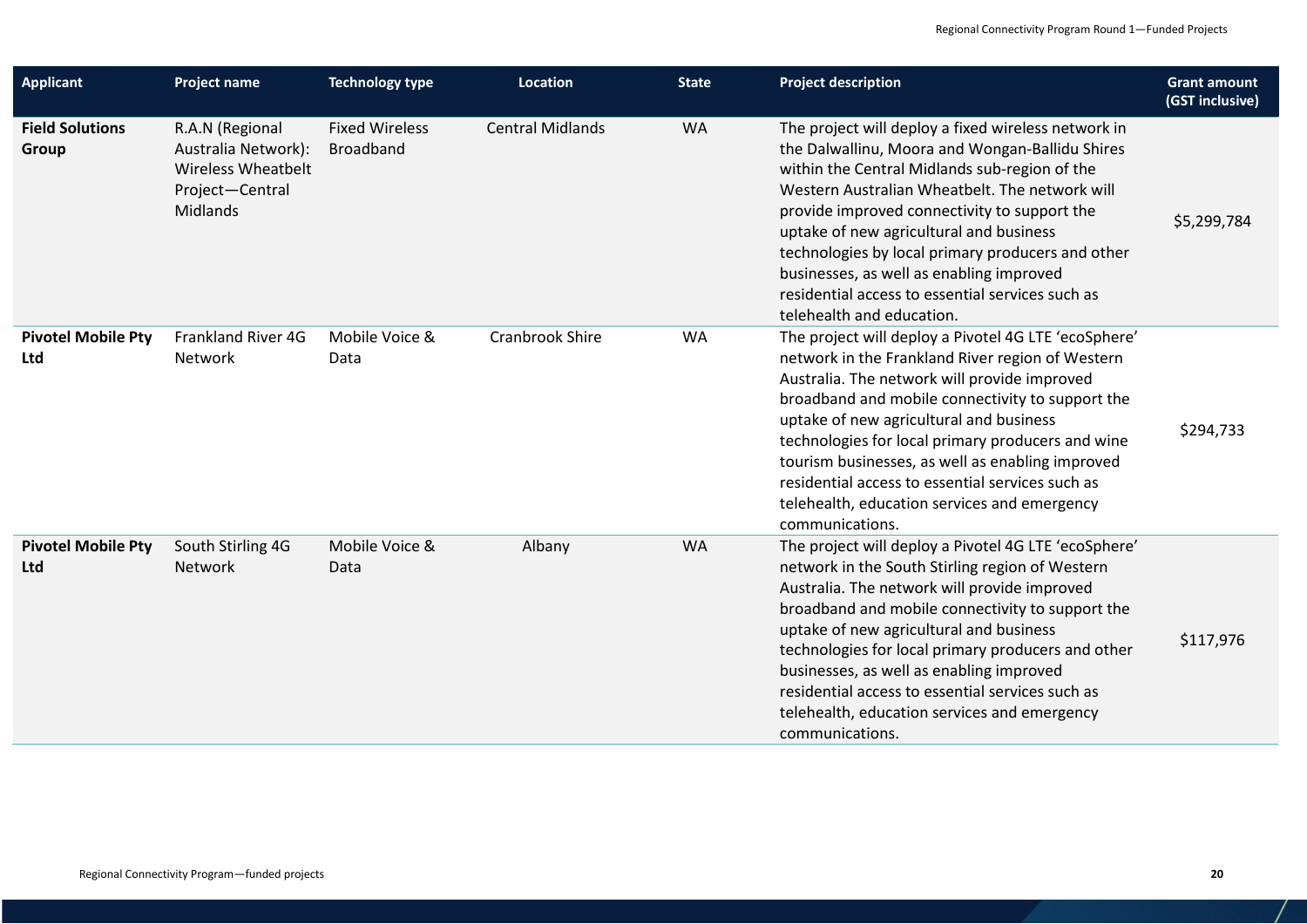| <b>Applicant</b> | <b>Project name</b>                                                                    | <b>Technology type</b> | Location           | <b>State</b> | <b>Project description</b>                                                                                                                                                                                                                                                                                                                                                                                                                            | <b>Grant amount</b><br>(GST inclusive) |
|------------------|----------------------------------------------------------------------------------------|------------------------|--------------------|--------------|-------------------------------------------------------------------------------------------------------------------------------------------------------------------------------------------------------------------------------------------------------------------------------------------------------------------------------------------------------------------------------------------------------------------------------------------------------|----------------------------------------|
| <b>NBN Co</b>    | <b>Halls Creek Satellite</b><br>to Fibre to the<br>Premise<br><b>Technology Change</b> | Fibre Broadband        | <b>Halls Creek</b> | <b>WA</b>    | This proposal will upgrade the NBN access<br>technology in the town of Halls Creek from Sky<br>Muster satellite to Fibre to the Premises. The<br>upgrade will provide improved broadband<br>connectivity to support the delivery of essential<br>services, such as skills training, education and<br>health services to the town and surrounding areas,<br>as well as supporting business opportunities in<br>tourism, mining and civil construction. | \$1,775,341                            |
| <b>Telstra</b>   | Bidyadanga                                                                             | Mobile Voice &<br>Data | Lagrange           | <b>WA</b>    | The project will upgrade the capacity of the the<br>existing Telstra 4G base station in the Bidyadanga<br>Aboriginal community. The upgrade will provide<br>improved mobile connectivity to support growth<br>opportunities in small business and tourism, as well<br>as enabling increased residential access to essential<br>services such as telehealth, education services and<br>government services.                                            | \$151,313                              |
| <b>Telstra</b>   | Caiguna                                                                                | Mobile Voice &<br>Data | Caiguna            | <b>WA</b>    | The project will upgrade antenna equipment and<br>backhaul capacity at the existing Telstra 3G base<br>station in the small roadhouse community of<br>Caiguna to provide Telstra 4GX and Internet of<br>Things coverage to the area and along the Eyre<br>Highway. The upgrade will provide improved<br>connectivity to support the delivery of tourism,<br>accommodation, hospitality and retail services at<br>the roadhouse.                       | \$452,704                              |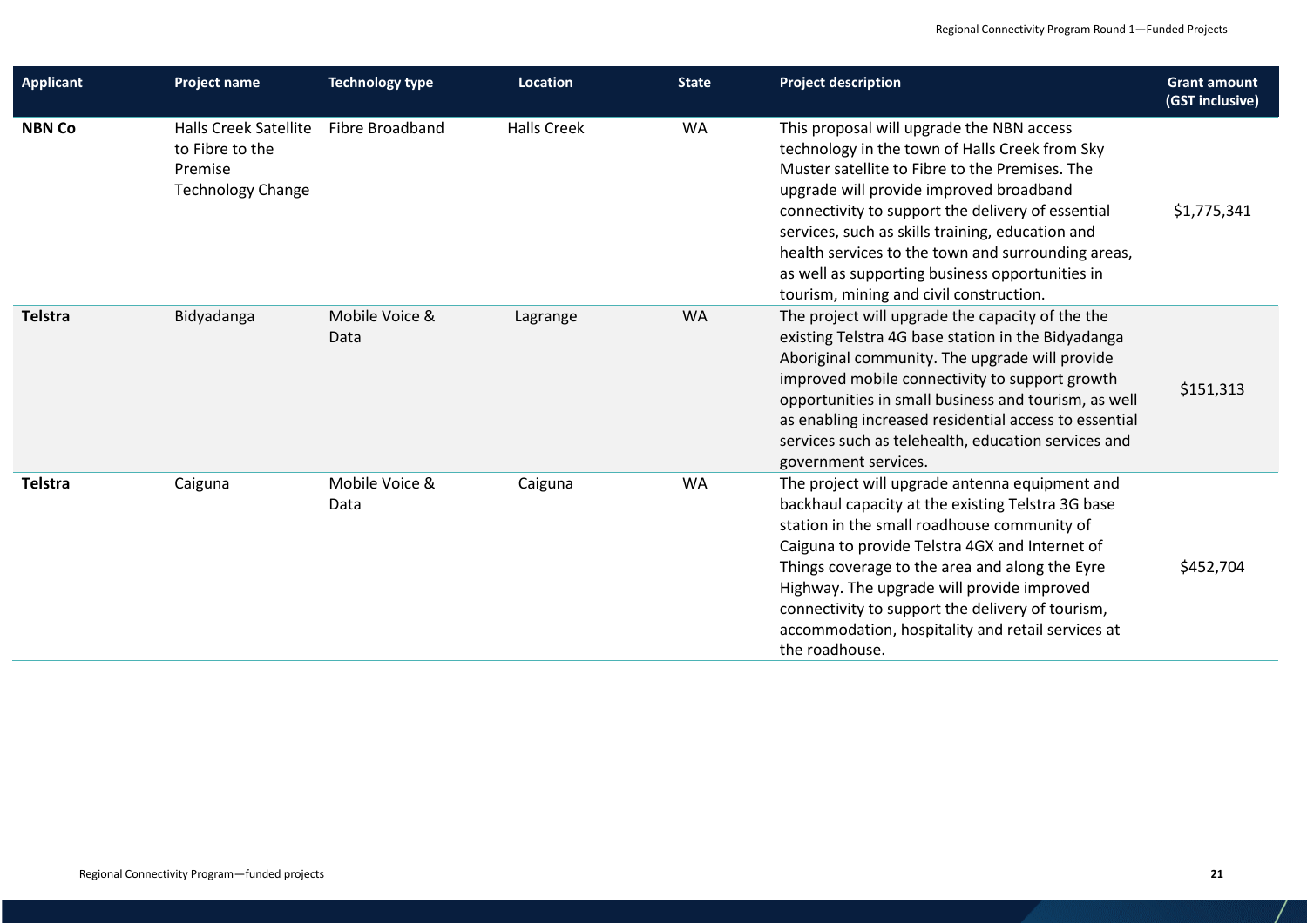| <b>Applicant</b> | <b>Project name</b>      | <b>Technology type</b> | Location    | <b>State</b> | <b>Project description</b>                                                                                                                                                                                                                                                                                                                                                                                                               | <b>Grant amount</b><br>(GST inclusive) |
|------------------|--------------------------|------------------------|-------------|--------------|------------------------------------------------------------------------------------------------------------------------------------------------------------------------------------------------------------------------------------------------------------------------------------------------------------------------------------------------------------------------------------------------------------------------------------------|----------------------------------------|
| Telstra          | Cave Point<br>Lighthouse | Mobile Voice &<br>Data | Torndirrup  | WA           | The project will deploy a Telstra 4G macro cell base<br>station on the Cave Point Lighthouse, a popular<br>tourist attraction within the Torndirrup National<br>Park with limited mobile coverage. The new base<br>station will provide improved mobile coverage to<br>support the safety and amenity of visitors at the<br>site and surrounding National Park, particularly<br>through increased access to emergency<br>communications. | \$474,892                              |
| Telstra          | Cocklebiddy              | Mobile Voice &<br>Data | Cocklebiddy | <b>WA</b>    | The project will upgrade antenna equipment and<br>backhaul capacity at the existing Telstra 3G base<br>station in the small roadhouse community of<br>Cocklebiddy to provide Telstra 4GX and Internet of<br>Things coverage to the area and along the Eyre<br>Highway. The upgrade will provide improved<br>connectivity to support the delivery of tourism,<br>accommodation, hospitality and retail services at<br>the roadhouse.      | \$466,292                              |
| Telstra          | Condingup                | Mobile Voice &<br>Data | Condingup   | <b>WA</b>    | The project will upgrade the coverage and capacity<br>at the existing Telstra 4G macro cell base station at<br>Condigup. The new base station will address a<br>coverage gap outside of the main township and will<br>provide improved connectivity to support the<br>operations of local businesses and community<br>facilities, as well as enabling increased residential<br>access to essential services.                             | \$144,265                              |
| Telstra          | Coral Bay                | Mobile Voice &<br>Data | Coral Bay   | <b>WA</b>    | The project will upgrade the capacity of the<br>existing Telstra 4G macro cell base station at the<br>holiday resort town of Coral Bay. The upgrade will<br>provide improved mobile connectivity to support<br>the expected growth of the local tourism industry,<br>as well as enabling increased residential access to<br>essential services such as telehealth and education<br>services.                                             | \$515,868                              |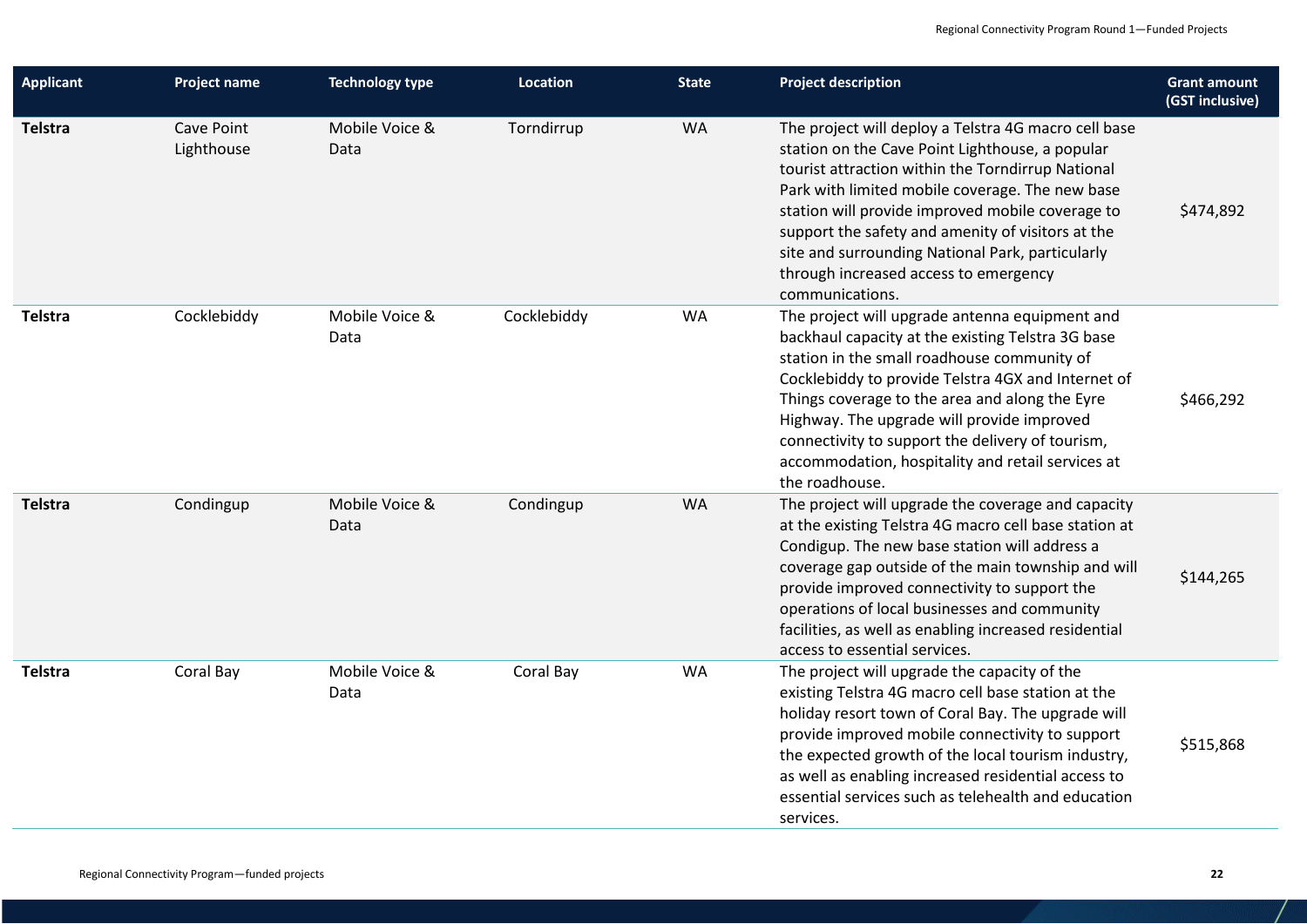| <b>Applicant</b> | Project name          | <b>Technology type</b> | Location          | <b>State</b> | <b>Project description</b>                                                                                                                                                                                                                                                                                                                                                                                                                                                                 | <b>Grant amount</b><br>(GST inclusive) |
|------------------|-----------------------|------------------------|-------------------|--------------|--------------------------------------------------------------------------------------------------------------------------------------------------------------------------------------------------------------------------------------------------------------------------------------------------------------------------------------------------------------------------------------------------------------------------------------------------------------------------------------------|----------------------------------------|
| Telstra          | Cygnet Bay            | Mobile Voice &<br>Data | <b>Cygnet Bay</b> | <b>WA</b>    | The project will deploy a Telstra 4G small cell base<br>station at Cygnet Bay, a popular tourist location on<br>the Dampier Peninsula. The new cell will provide<br>improved mobile connectivity to support the<br>operations of local pearling, marine research and<br>tourism organisations, as well as enabling<br>increased residential access to essential services<br>such as telehealth, education and government<br>services.                                                      | \$75,981                               |
| Telstra          | Greenbushes-<br>Boyup | Mobile Voice &<br>Data | Catterick         | <b>WA</b>    | The project will deploy a Telstra 4G macro cell base<br>station in the Catterick locality near Greenbushes<br>in Western Australia. The new base station will<br>provide improved mobile coverage to support the<br>uptake of agricultural and business technologies by<br>primary producers and other local industries, as<br>well as enabling increased residential and<br>commuter access to essential services and<br>emergency communications along two major sub-<br>regional roads. | \$388,634                              |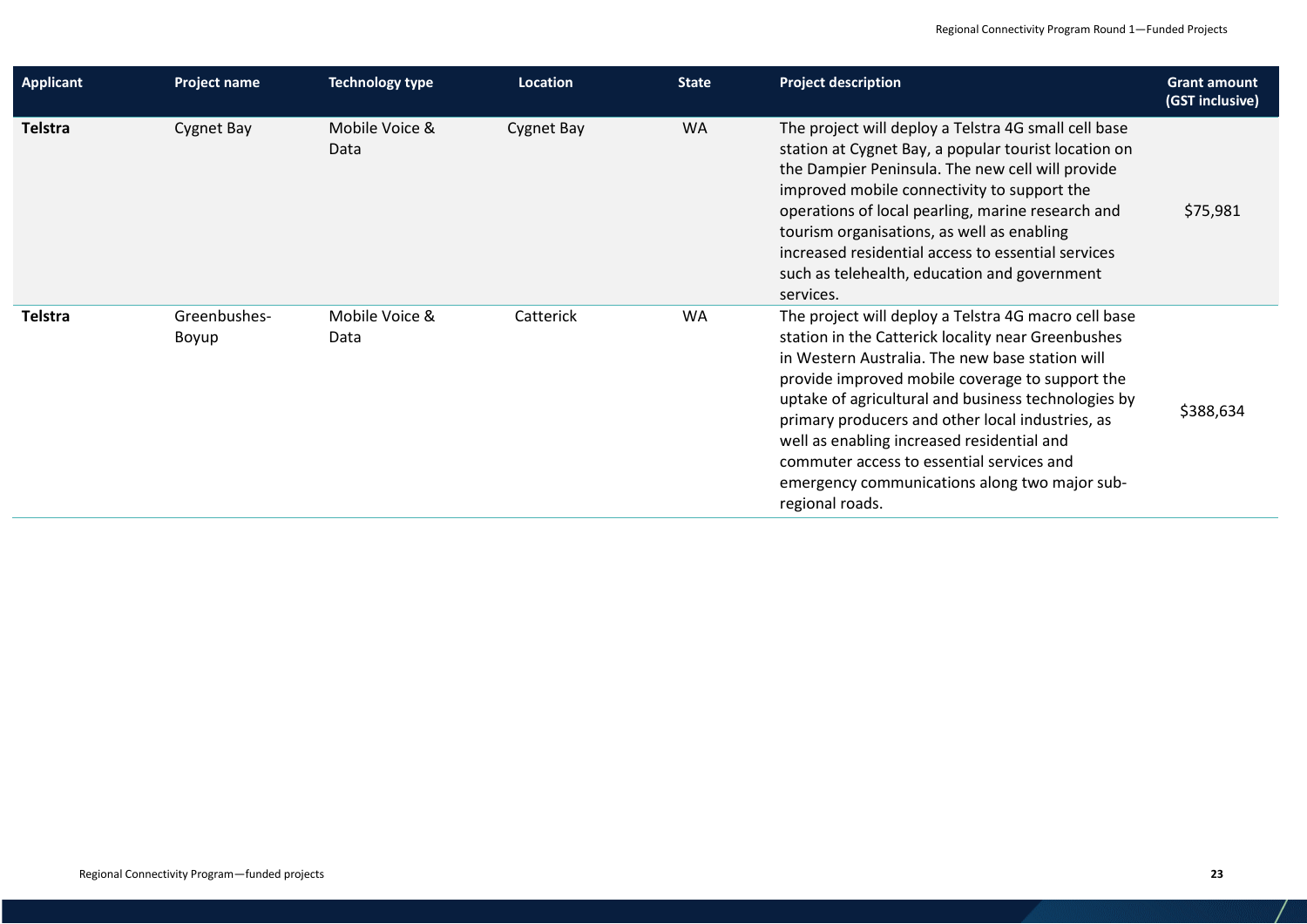| <b>Applicant</b>                      | <b>Project name</b>                                                                | <b>Technology type</b>                    | <b>Location</b> | <b>State</b> | <b>Project description</b>                                                                                                                                                                                                                                                                                                                                                                                                 | <b>Grant amount</b><br>(GST inclusive) |
|---------------------------------------|------------------------------------------------------------------------------------|-------------------------------------------|-----------------|--------------|----------------------------------------------------------------------------------------------------------------------------------------------------------------------------------------------------------------------------------------------------------------------------------------------------------------------------------------------------------------------------------------------------------------------------|----------------------------------------|
| <b>Field Solutions</b><br>Group       | R.A.N: Leeton                                                                      | <b>Fixed Wireless</b><br>Broadband        | Leeton          | <b>NSW</b>   | The project will deploy a fixed wireless network in the wider<br>Leeton region. The network will extend high-speed broadband<br>connectivity into areas with limited existing coverage to the<br>east and south east of Leeton, enabling the uptake of new<br>agricultural, manufacturing and other business technologies<br>and improving access to telehealth and education services.                                    | \$693,563                              |
| <b>Field Solutions</b><br>Group       | R.A.N: Bourke                                                                      | <b>Fixed Wireless</b><br><b>Broadband</b> | <b>Bourke</b>   | <b>NSW</b>   | The project will deploy a fixed wireless network in the Bourke<br>region of North Western NSW. The network will extend high-<br>speed broadband connectivity into areas with limited existing<br>coverage, enabling the uptake of new agricultural and business<br>technologies in an irrigated agriculture and wool growing area.<br>The project will also enable greater access to telehealth and<br>education services. | \$589,712                              |
| <b>Field Solutions</b><br>Group       | R.A.N: Carathool                                                                   | <b>Fixed Wireless</b><br>Broadband        | Carathool       | <b>NSW</b>   | The project will deploy a fixed wireless network in the<br>Carathool region of South Western NSW. The network will<br>extend high-speed broadband connectivity into areas with<br>limited existing coverage, enabling the uptake of new<br>agricultural and business technologies in a crop growing and<br>horticultural area. The project will also enable greater access to<br>telehealth and education services.        | \$693,563                              |
| <b>Ace Internet</b><br><b>Service</b> | Canyonleigh-<br>Penrose Catchment<br><b>Black Spot</b><br>Connectivity:<br>Tower 1 | <b>Fixed Wireless</b><br><b>Broadband</b> | Canyonleigh     | <b>NSW</b>   | The project will deploy a fixed wireless broadband network in<br>the Canyonleigh area of the Southern Highlands, near Sutton<br>Forest. The network will support high definition video, data<br>feed and communications for the Rural Fire Service and first<br>responders in the Southern Highlands, as well as enabling the<br>provision of high speed internet to areas of Canyonleigh and<br>Sutton Forest.            | \$63,000                               |
| Telstra                               | Ampilatwatja                                                                       | Mobile Voice &<br>Data                    | Ampilatwatja    | <b>NT</b>    | The project will upgrade the capacity of the existing Telstra 4GX<br>macro cell base station in the Aboriginal community of<br>Ampilatwatja. The new base station will provide improved<br>mobile connectivity to support the uptake of new business<br>technologies by local retailers, as well as enabling greater<br>access to telehealth, education and other essential services.                                      | \$869,397                              |
| Telstra                               | Small Cell Tower in<br>Wilora                                                      | Mobile Voice &<br>Data                    | Wilora          | <b>NT</b>    | The project will deploy a new Telstra 4GX-lite satellite small cell<br>base station in the Aboriginal community of Wilora, in the<br>Central Desert region. The new small cell will provide improved<br>mobile connectivity to support economic opportunity in the                                                                                                                                                         | \$90,000                               |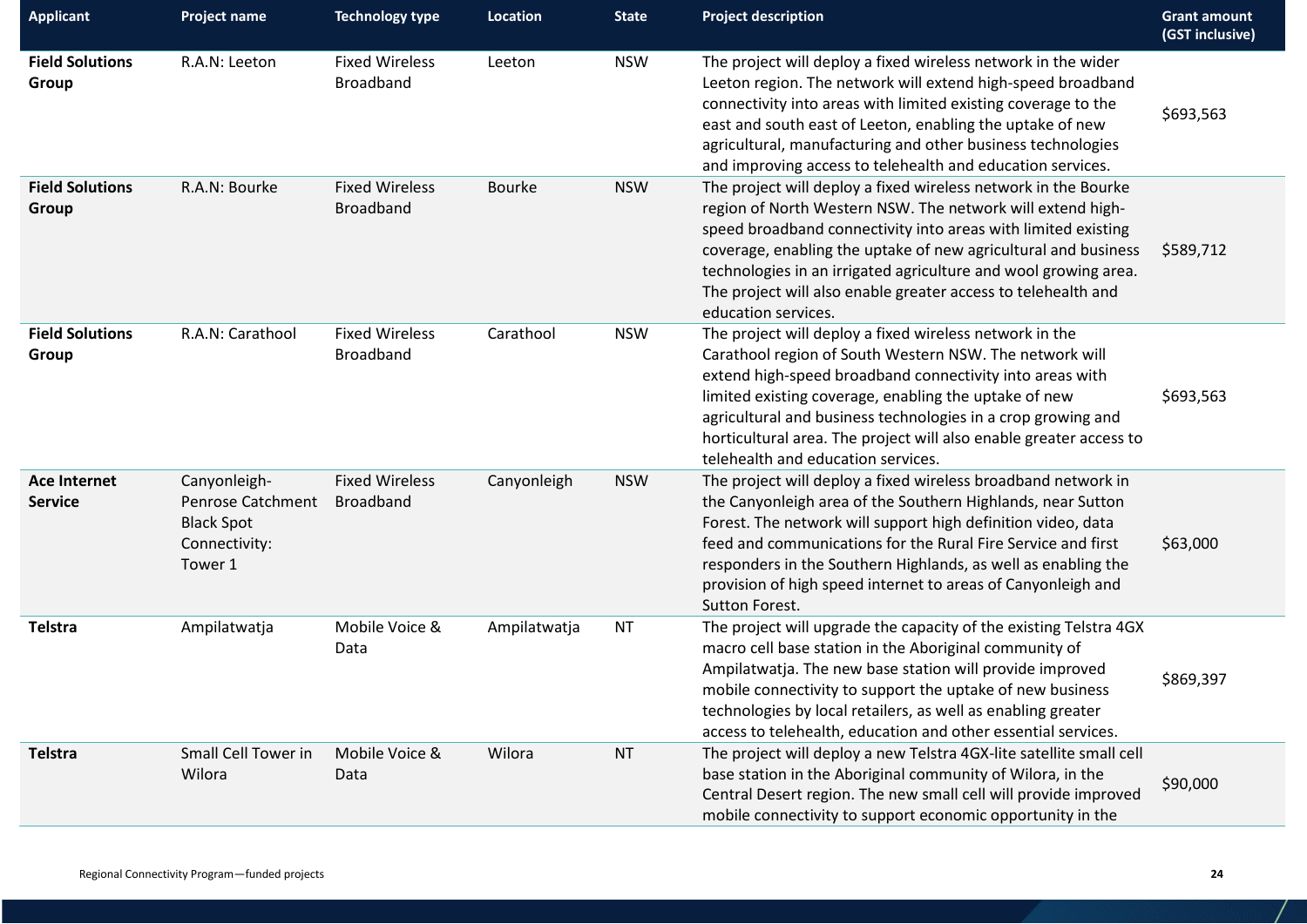|                                 |                                             |                                           |                     |            | region, as well as to enable greater access to telehealth,<br>education, public safety communications and other essential<br>services.                                                                                                                                                                                                                                                                                                                                                                                                                                                                                                           |             |
|---------------------------------|---------------------------------------------|-------------------------------------------|---------------------|------------|--------------------------------------------------------------------------------------------------------------------------------------------------------------------------------------------------------------------------------------------------------------------------------------------------------------------------------------------------------------------------------------------------------------------------------------------------------------------------------------------------------------------------------------------------------------------------------------------------------------------------------------------------|-------------|
| <b>Field Solutions</b><br>Group | R.A.N: Mareeba                              | <b>Fixed Wireless</b><br><b>Broadband</b> | Mareeba             | QLD        | The project will deploy a fixed wireless network in the wider<br>Mareeba region, west of Cairns. The network will extend high-<br>speed broadband connectivity into areas with limited existing<br>coverage such as Petford and Chillagoe, enabling the uptake of<br>new agricultural and business technologies and improving<br>access to telehealth and education services.                                                                                                                                                                                                                                                                    | \$2,183,087 |
| Telstra                         | Palm Island                                 | Mobile Voice &<br>Data                    | Palm Island         | QLD        | The project will upgrade the existing Telstra 4GX macro base<br>station at Palm Island North. The upgrade will provide<br>improved mobile capacity to support economic development<br>opportunities on Palm Island, including in tourism, aquaculture<br>and retail. Increased mobile connectivity will also enable<br>improved access to telehealth, education, natural disaster<br>warnings and other essential services for the community.                                                                                                                                                                                                    | \$1,039,339 |
| Telstra                         | Cow Bay                                     | Mobile Voice &<br>Data                    | Buchanan<br>Creek   | QLD        | The project will deploy a new Telstra 4GX macro cell base<br>station in the Far North Queensland community of Cow Bay,<br>located in the Daintree World Heritage Rainforest. The new<br>base station will provide improved mobile connectivity to<br>support the operations of tourism providers and local<br>businesses in a popular tourist location. Increased mobile<br>coverage will also enable efficiencies in council service delivery,<br>access to telehealth and education services, and public safety<br>communications in a cyclone and flood prone region.                                                                         | \$1,233,075 |
| Telstra                         | Mt Coolon                                   | Mobile Voice &<br>Data                    | <b>Mount Coolon</b> | <b>QLD</b> | The project will upgrade the antenna equipment and backhaul<br>capacity at the existing Telstra 3G base station in the Central<br>West Queensland locality of Mt Coolon to provide 4GX mobile<br>coverage. The upgrade will provide improved mobile<br>connectivity to support the uptake of new agricultural and<br>business technologies by the local cattle farming sector, as well<br>as regional development opportunities in mining and freight.<br>Increased mobile coverage will also enable greater access to<br>public safety communications in a drought and cyclone risk<br>area, as well as education and other essential services. | \$1,684,500 |
| <b>NBN Co</b>                   | Lewiston East Fixed<br>Wireless to Fibre to | Fibre Broadband                           | Lewiston East       | SA         | The project will upgrade the NBN access technology in the<br>town of Lewiston East, north of Adelaide, from Fixed Wireless                                                                                                                                                                                                                                                                                                                                                                                                                                                                                                                       | \$2,747,402 |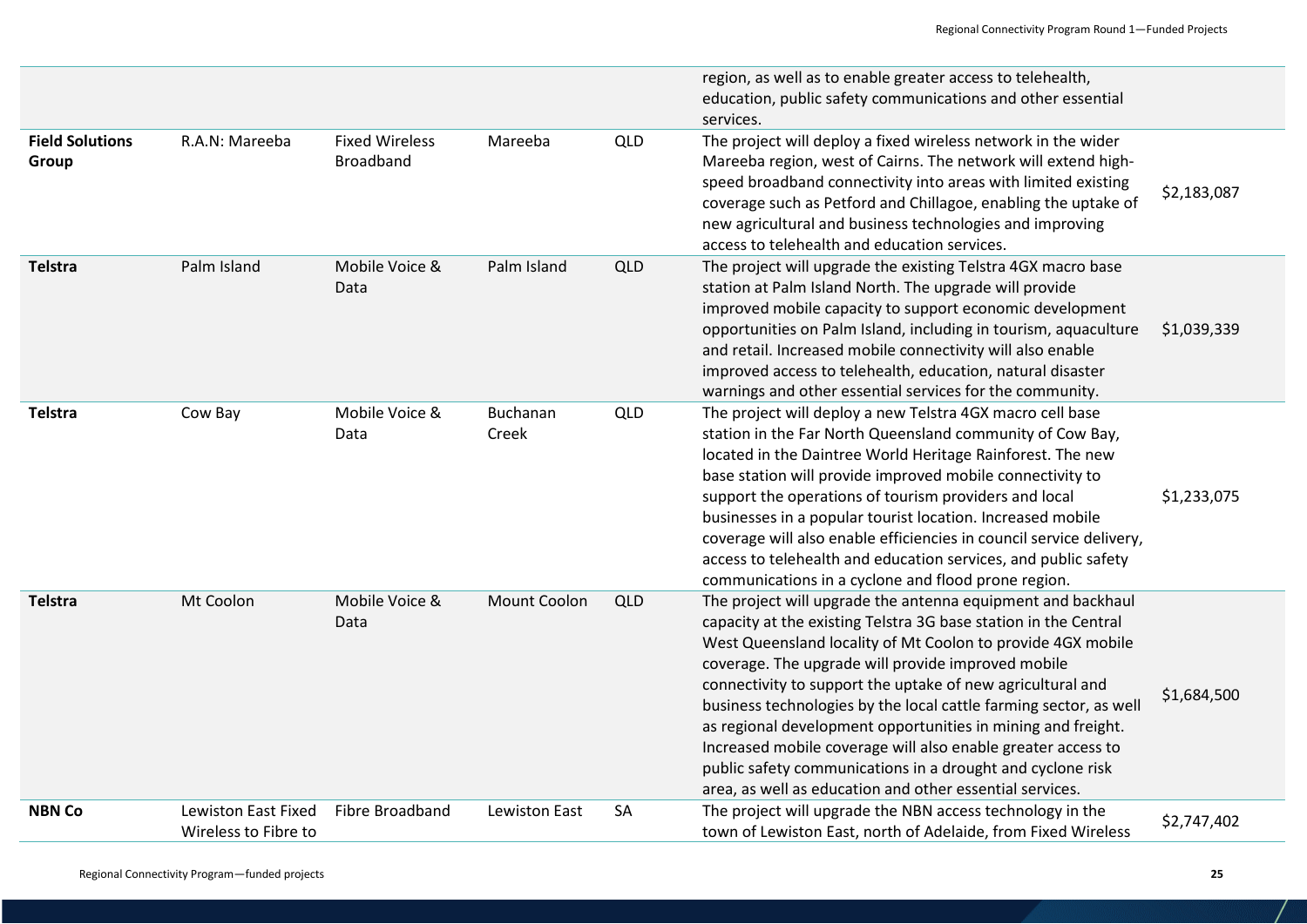|                 | the Premise<br><b>Technology Switch</b>                                             |                                           |                  |            | to FTTP. The upgrade will support anticipated population<br>growth in the area, as well as supporting local economic growth<br>and diversification opportunities.                                                                                                                                                                                                                                                                                                                                                                                                  |           |
|-----------------|-------------------------------------------------------------------------------------|-------------------------------------------|------------------|------------|--------------------------------------------------------------------------------------------------------------------------------------------------------------------------------------------------------------------------------------------------------------------------------------------------------------------------------------------------------------------------------------------------------------------------------------------------------------------------------------------------------------------------------------------------------------------|-----------|
| <b>Telstra</b>  | Mintaro                                                                             | Mobile Voice &<br>Data                    | Stanley          | SA         | The project will upgrade the antenna equipment and backhaul<br>capacity at the existing Telstra 3G base station in the Clare<br>Valley community of Mintaro to provide 4GX mobile coverage.<br>The upgrade will provide improved mobile connectivity to<br>support the uptake of new agricultural and business<br>technologies by the local agricultural and tourism sectors.<br>Increased mobile coverage will also support lifestyle migration<br>to the area by enabling greater access to telehealth, education<br>and other essential services.               | \$316,440 |
| <b>TasmaNet</b> | Connectivity<br>Upgrade Tahune<br>Airwalk and the<br>Warra Ecosystem<br>Observatory | <b>Fixed Wireless</b><br><b>Broadband</b> | Geeveston        | <b>TAS</b> | The project will upgrade the existing communications network<br>servicing the Tahune Airwalk and Warra Ecosystem<br>Observatory in southern Tasmania. The network will provide<br>broadband connectivity to the highly popular Tahune Airwalk<br>tourist attraction, enabling the provision of internet and VoIP<br>services to guests and staff and improving public safety<br>communications. A new communication service at the Warra<br>Ecosystem Observatory will enable the facility to more<br>efficiently collect and distribute ecological research data. | \$105,216 |
| <b>Telstra</b>  | Avenel South                                                                        | Mobile Voice &<br>Data                    | Avenel South     | <b>VIC</b> | The project will upgrade the capacity of the existing Telstra 4G<br>macro cell base station located south of the Strathbogie Shire<br>town of Avenel. The upgrade will provide improved mobile<br>connectivity to support the digital needs of residents and<br>tourists, as well as the development of local economic hubs and<br>safety outcomes along two significant highways.                                                                                                                                                                                 | \$169,462 |
| <b>Telstra</b>  | Avenel                                                                              | Mobile Voice &<br>Data                    | Avenel           | <b>VIC</b> | The project will upgrade the capacity of the existing Telstra 4G<br>macro cell base station in the Strathbogie Shire town of Avenel.<br>The upgrade will provide improved mobile connectivity to<br>support the digital needs of residents and tourists, as well as<br>enabling the uptake of agricultural technologies and improving<br>public safety coverage along significant highways and rail lines.                                                                                                                                                         | \$314,118 |
| <b>Telstra</b>  | <b>Halls Gap</b>                                                                    | Mobile Voice &<br>Data                    | <b>Halls Gap</b> | <b>VIC</b> | The project will upgrade the capacity of the existing Telstra 4G<br>macro base station in the Northern Grampians town of Halls<br>Gap. The upgrade will provide improved mobile connectivity to<br>support the digital needs of residents, tourists and businesses                                                                                                                                                                                                                                                                                                 | \$309,787 |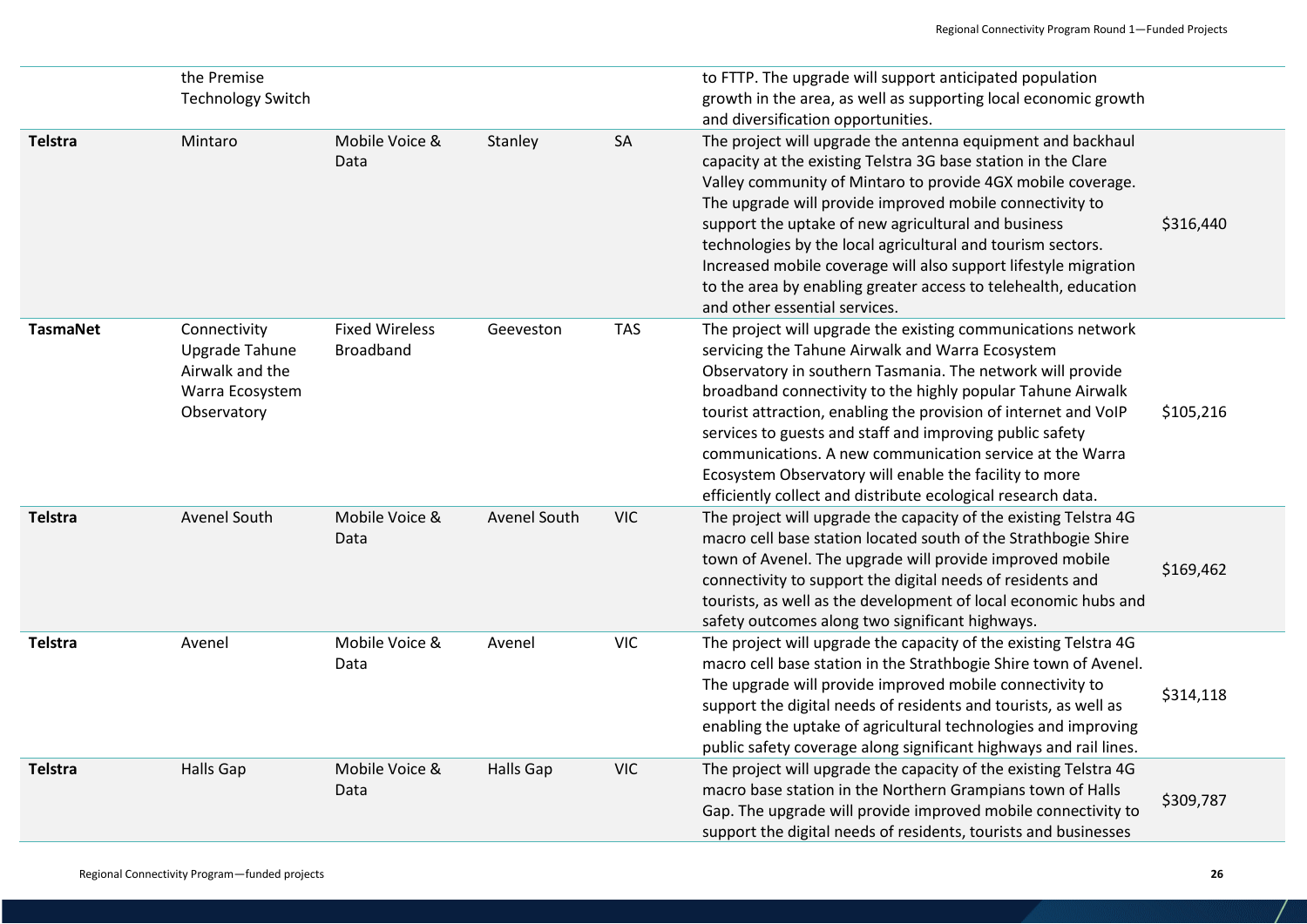|                |                     |                        |                     |            | in a significant tourism, beef and dairy area by enabling the<br>uptake of agricultural and business technologies and the<br>provision of telehealth and education services.                                                                                                                                                                                                                                                                                                                                                                                            |           |
|----------------|---------------------|------------------------|---------------------|------------|-------------------------------------------------------------------------------------------------------------------------------------------------------------------------------------------------------------------------------------------------------------------------------------------------------------------------------------------------------------------------------------------------------------------------------------------------------------------------------------------------------------------------------------------------------------------------|-----------|
| <b>Telstra</b> | <b>Ecklin South</b> | Mobile Voice &<br>Data | <b>Ecklin South</b> | <b>VIC</b> | The project will deploy a new Telstra 4GX macro cell base<br>station in the Corangamite Shire community of Ecklin South.<br>The new base station will provide improved mobile coverage<br>along a transport corridor within the significant dairy region,<br>increasing supply chain efficiency and freight safety. Improved<br>coverage will also support the uptake of new agricultural and<br>business technologies, increased public safety coverage in a<br>high-risk bushfire area, and access to telehealth and education<br>services for the growing community. | \$299,166 |
| <b>Telstra</b> | Tawonga South       | Mobile Voice &<br>Data | Tawonga South       | <b>VIC</b> | The project will deploy a new Telstra 4GX macro cell base<br>station at Tawonga South, near Mt Beauty. The new base<br>station will increase mobile coverage and capacity in the area,<br>providing improved mobile connectivity to support the large<br>volume of tourist traffic to the area throughout the year, as<br>well as local primary producers and small businesses. Improved<br>coverage will also support the provision of health and<br>education services.                                                                                               | \$268,002 |
| <b>Telstra</b> | Nyora               | Mobile Voice &<br>Data | Nyora               | <b>VIC</b> | The project will deploy a new Telstra 4GX macro cell base<br>station in the South Gippsland community of Nyora. The new<br>base station will provide improved mobile connectivity to<br>support significant anticipated population growth in the<br>district, as well as the operations of retail businesses, industrial<br>and agricultural enterprises, and community facilities which<br>service the growing township. Improved mobile coverage will<br>also enable increased access to telehealth and education<br>opportunities.                                   | \$204,162 |
| <b>Telstra</b> | <b>Scotts Creek</b> | Mobile Voice &<br>Data | <b>Scotts Creek</b> | <b>VIC</b> | The project will deploy a new Telstra 4GX macro cell base<br>station in the Corangamite Shire community of Scotts Creek.<br>The new base station will provide improved mobile<br>connectivity to support the uptake of new agricultural and<br>business technologies in a significant dairy farming and<br>agritourism region. Improved mobile services will also enable<br>increased access to telehealth and education services, as well<br>as public safety coverage in a high-risk bushfire area.                                                                   | \$207,144 |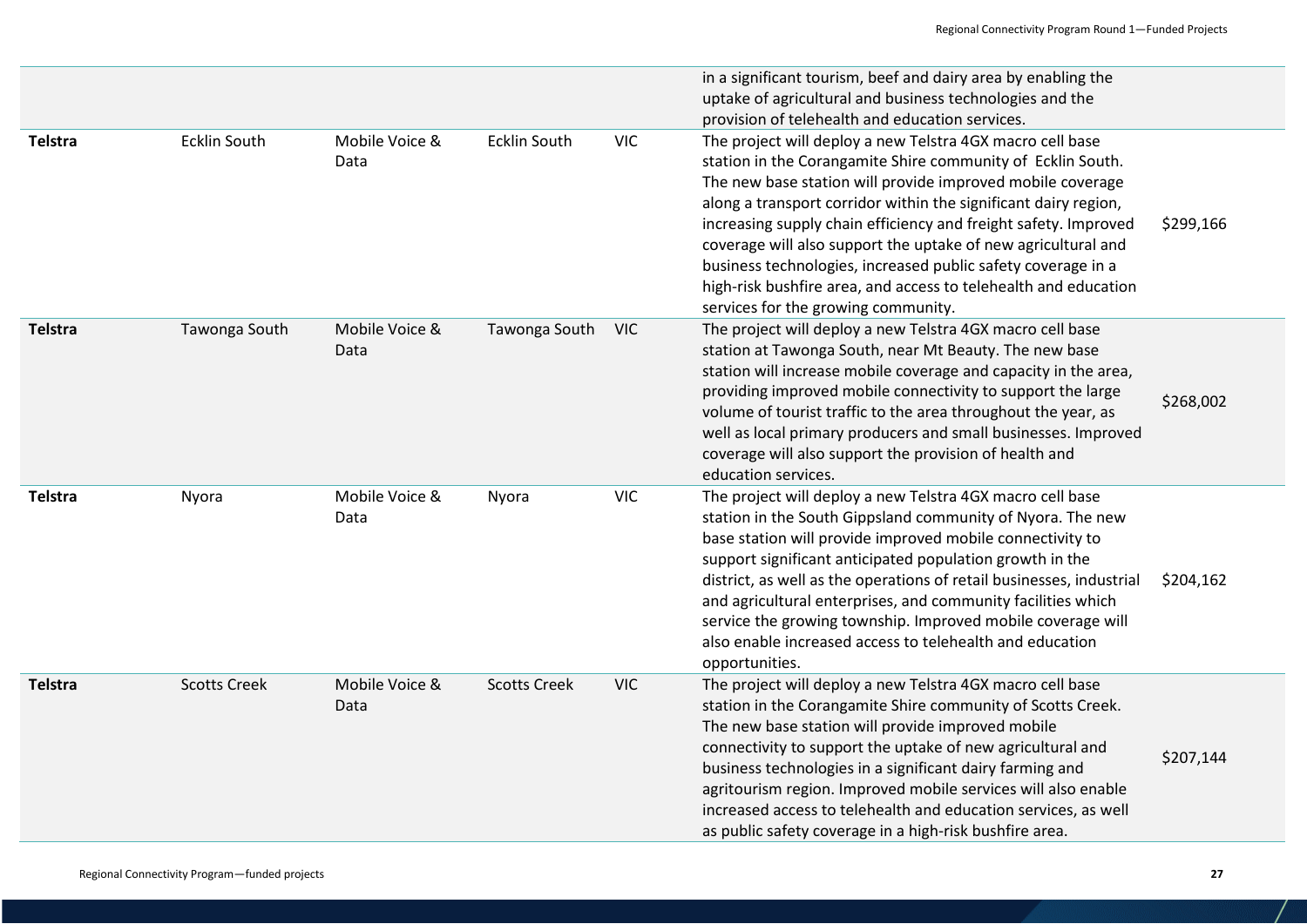| <b>NBN Co</b> | <b>Fixed Wireless to</b><br>Fibre to the<br>Premises<br>Technology<br>Change: Birregurra | Fibre Broadband        | Birregurra               | <b>VIC</b> | The project will upgrade the NBN access technology in the<br>Colac-Otway Shire town of Birregurra from Fixed Wireless to<br>Fibre to the Premises. The upgrade will provide improved<br>broadband connectivity to encourage migration to the area and<br>to support the uptake of business technologies for the tourism,<br>health and agriculture industries. Increased connectivity will<br>also enable improved access to education and telehealth<br>services in the community.                                                                                                                                 | \$5,781,665 |
|---------------|------------------------------------------------------------------------------------------|------------------------|--------------------------|------------|---------------------------------------------------------------------------------------------------------------------------------------------------------------------------------------------------------------------------------------------------------------------------------------------------------------------------------------------------------------------------------------------------------------------------------------------------------------------------------------------------------------------------------------------------------------------------------------------------------------------|-------------|
| Telstra       | Fryerstown                                                                               | Mobile Voice &<br>Data | Fryerstown               | <b>VIC</b> | The project will deploy a new Telstra 4GX small cell base station<br>to the Mount Alexander Shire community of Fryerstown. The<br>new base station will provide improved mobile connectivity to<br>support the digital needs of residents, commuters and<br>businesses, as well as the development of new opportunities in<br>goldfields heritage tourism. Increased mobile connectivity will<br>also enable greater access to public safety communications in a<br>high-risk bushfire area.                                                                                                                        | \$46,452    |
| Telstra       | Berriwillock                                                                             | Mobile Voice &<br>Data | Berriwillock             | <b>VIC</b> | The project will deploy a new Telstra 4GX macro cell base<br>station in the Mallee town of Berriwillock. The new base station<br>will provide improved mobile connectivity to support the digital<br>needs of residents, commuters and businesses, including the<br>development of new opportunities in tourism as part of the Silo<br>Art Trail. Increased mobile connectivity will also enable greater<br>access to telehealth and other essential services, as well as<br>public safety communications in a fire and flood prone area and<br>along the Calder Highway.                                           | \$266,490   |
| Telstra       | Bridgewater                                                                              | Mobile Voice &<br>Data | Bridgewater on<br>Loddon | <b>VIC</b> | The project will deploy a new Telstra 4GX small cell base station<br>in the community of Bridgewater on Loddon, north west of<br>Bendigo. The new small cell will provide improved mobile<br>connectivity to support the uptake of new agricultural and<br>business technologies by local industries, as well as efficiencies<br>in the supply chain along the Calder Highway. Increased mobile<br>coverage will also support population growth by enabling<br>greater access to telehealth, education and other essential<br>services, as well as improving public safety communications in a<br>flood prone area. | \$137,046   |
| Telstra       | Mallee Hwy                                                                               | Mobile Voice &<br>Data | Galah                    | <b>VIC</b> | The project will deploy a new Telstra 4GX macro cell base<br>station at Galah on the Mallee Highway near Ouyen. The new                                                                                                                                                                                                                                                                                                                                                                                                                                                                                             | \$334,320   |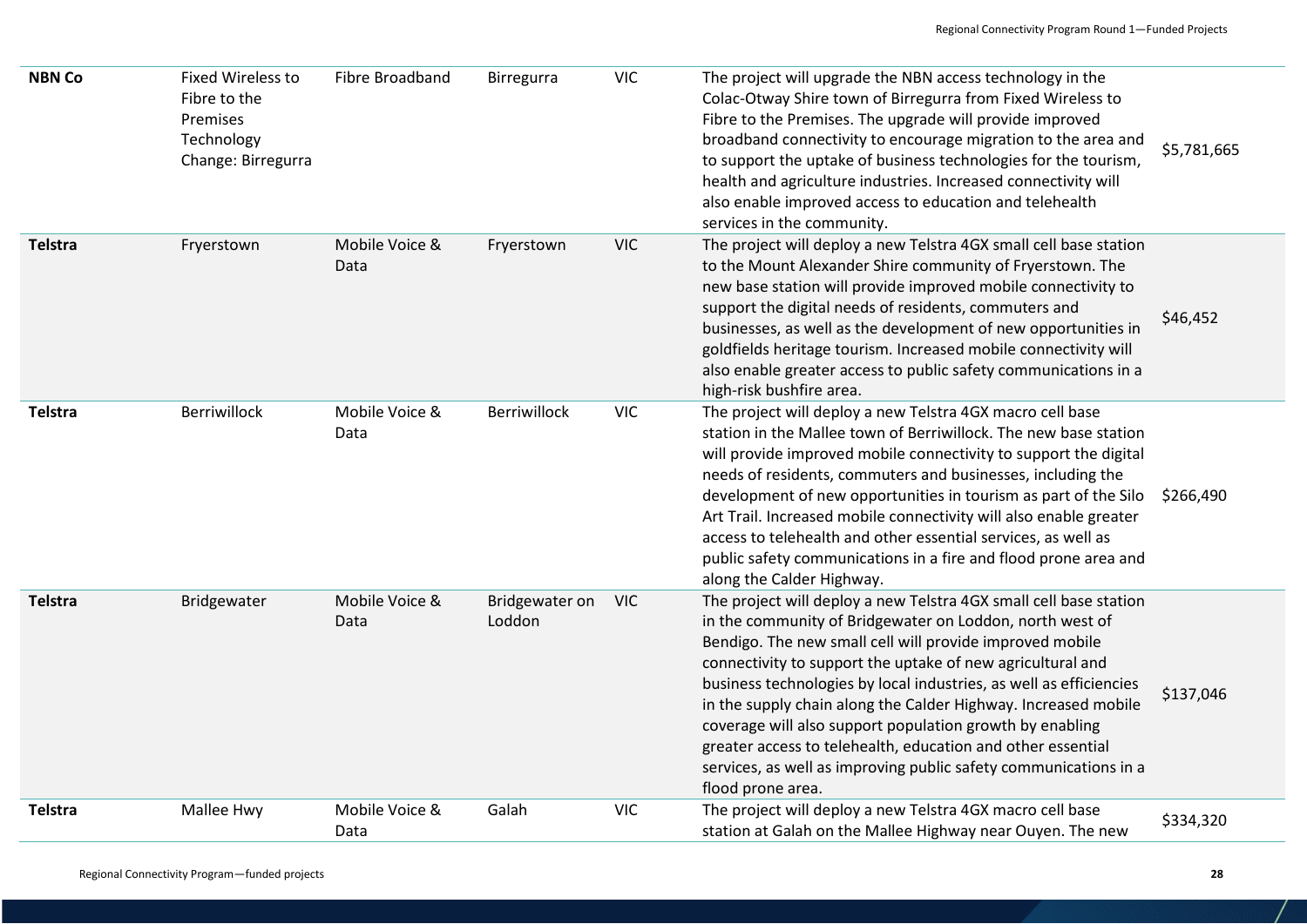|         |                      |                        |                      |            | base station will provide improved mobile connectivity<br>between Walpeup and Ouyen to support the supply chain<br>along the Highway, which also forms part of a popular touring<br>route. Increased mobile coverage will also enable greater<br>access to essential services for residents in the area, as well as<br>reliable public safety communications in a high-risk grass and<br>bushfire area.                                                                                                                                                                                                                    |           |
|---------|----------------------|------------------------|----------------------|------------|----------------------------------------------------------------------------------------------------------------------------------------------------------------------------------------------------------------------------------------------------------------------------------------------------------------------------------------------------------------------------------------------------------------------------------------------------------------------------------------------------------------------------------------------------------------------------------------------------------------------------|-----------|
| Telstra | Corack               | Mobile Voice &<br>Data | <b>Corack East</b>   | <b>VIC</b> | The project will deploy a new Telstra 4GX macro cell base<br>station in the Wimmera community of Corack. The new base<br>station will provide improved mobile connectivity to support<br>the uptake of new agricutlrual and business technologies in a<br>cereal cropping and lamb grazing area. Increased mobile<br>coverage will also benefit the operations of the local CFA in<br>responding to natural disasters and vehicle accidents, as well as<br>enabling greater access to essential services for residents.                                                                                                    | \$208,614 |
| Telstra | Rennick              | Mobile Voice &<br>Data | Rennick              | <b>VIC</b> | The project will upgrade the antenna equipment and backhaul<br>capacity at the existing Telstra 3G base station at Rennick on<br>the border between Victoria and South Australia to provide<br>4GX mobile coverage. The upgrade will provide improved<br>mobile connectivity along major transport and tourist routes,<br>as well as enabling the uptake of new agricultural and business<br>technologies by the local forestry and agricultural sectors.<br>Increased mobile coverage will also enable improved delivery<br>of emergency services, including cross-border fire and policing<br>services.                  | \$215,880 |
| Telstra | Euroa North          | Mobile Voice &<br>Data | Euroa North          | <b>VIC</b> | The project will upgrade the antenna equipment and backhaul<br>capacity at the existing Telstra 3G base station in the<br>Strathbogie Shire locality of Euroa North to provide 4GX mobile<br>coverage. The upgrade will provide improved mobile<br>connectivity to support the uptake of new agricultural and<br>business technologies by local farms, tourism operators and the<br>hospitality sector, as well as development opportunities at the<br>inland rail freight intermodel at Mangalore. Increased mobile<br>coverage will also enable greater access to telehealth,<br>education and other essential services. | \$245,994 |
| Telstra | <b>Mount Stanley</b> | Mobile Voice &<br>Data | <b>Mount Stanley</b> | <b>VIC</b> | The project will upgrade the antenna equipment and backhaul<br>capacity at the existing Telstra 3G base station at Mount                                                                                                                                                                                                                                                                                                                                                                                                                                                                                                   | \$362,124 |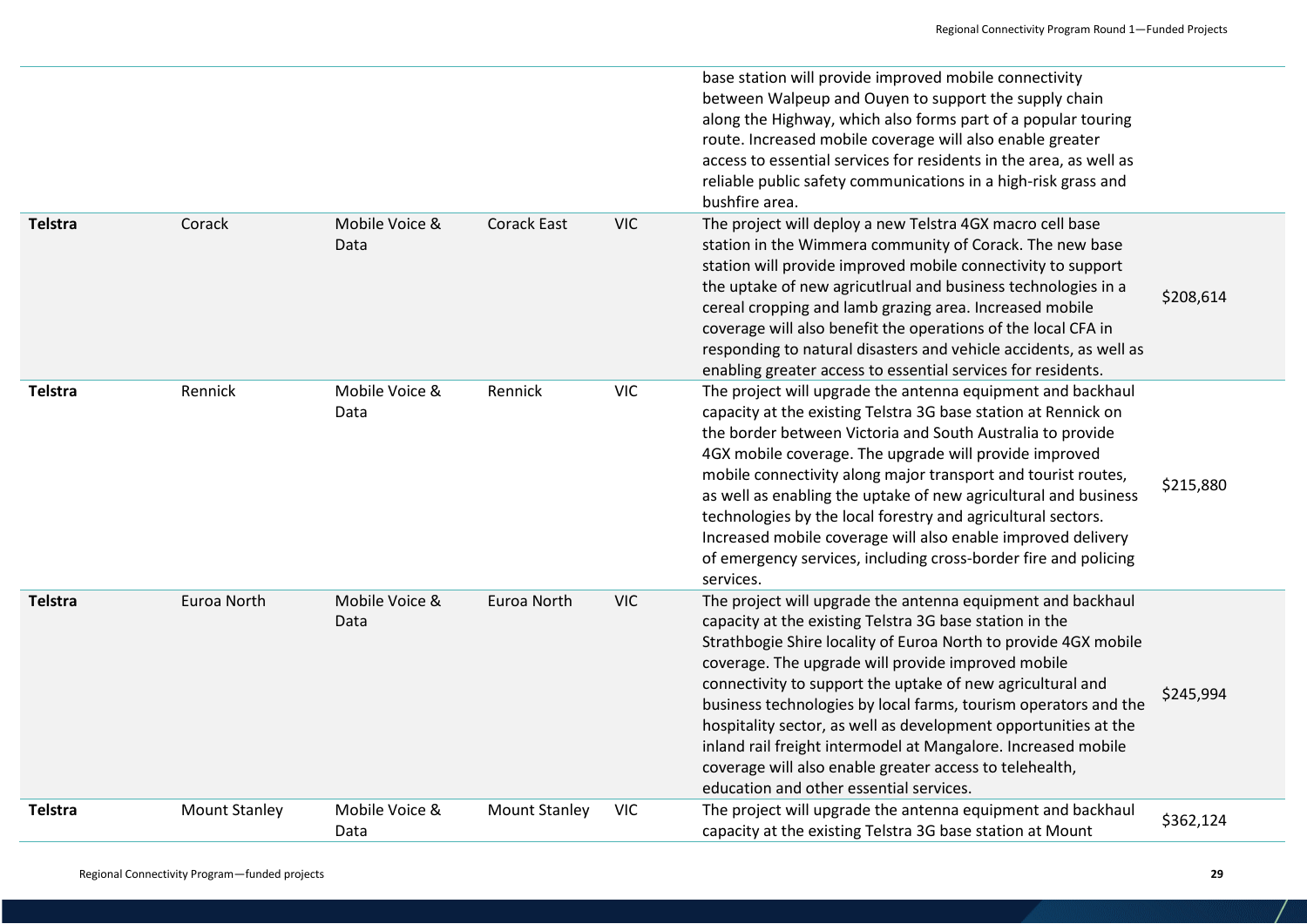|                |                         |                        |                         |    | Stanley, which services the Alpine Shire locality of<br>Mudgegonga, to provide 4GX mobile coverage. The upgrade<br>will provide improved mobile connectivity to support the<br>uptake of new agricultural and business technologies by the<br>local agricultural and tourism sectors. Increased mobile<br>coverage will also enable greater access to telehealth,<br>education and public safety communications in a high-risk<br>bushfire area.                                                                                                       |           |
|----------------|-------------------------|------------------------|-------------------------|----|--------------------------------------------------------------------------------------------------------------------------------------------------------------------------------------------------------------------------------------------------------------------------------------------------------------------------------------------------------------------------------------------------------------------------------------------------------------------------------------------------------------------------------------------------------|-----------|
| <b>Telstra</b> | Carbunup                | Mobile Voice &<br>Data | Metricup                | WA | The project will upgrade the capacity of the existing Telstra 4G<br>macro cell base station at Carbunup River, near Bussleton. The<br>upgrade will provide improved mobile connectivity to support<br>the digital needs of residents and local small businesses,<br>including tourist retreats, retail, horse boarding and riding<br>facilities and vineyards. Improved connectivity will also provide<br>increased public safety coverage along the Bussell Highway and<br>in a high-risk bushfire region.                                            | \$121,295 |
| <b>Telstra</b> | Ardyaloon               | Mobile Voice &<br>Data | Dampier<br>Peninsula    | WA | The project will upgrade the capacity of the existing Telstra 4G<br>macro cell base station in the Ardyaloon (One Arm Point)<br>community north east of Broome. The upgrade will provide<br>improved mobile connectivity to the community to support<br>tourism and business growth, as well as access to telehealth,<br>education and other essential services.                                                                                                                                                                                       | \$125,553 |
| <b>Telstra</b> | Meekatharra             | Mobile Voice &<br>Data | Meekatharra             | WA | The project will upgrade the capacity of the existing Telstra 4G<br>macro cell base station in the Mid-West WA community of<br>Meekatharra. The upgrade will provide improved mobile<br>connectivity to support increased demand on the mobile<br>network from regional resource projects and agricultural<br>industries, as well as the operations of local businesses in the<br>community and at the nearby Meekatharra Airport. Increased<br>connectivity will also enable greater access to telehealth,<br>education and other essential services. | \$150,792 |
| <b>Telstra</b> | <b>Fitzroy Crossing</b> | Mobile Voice &<br>Data | <b>Fitzroy Crossing</b> | WA | The project will upgrade the capacity of the existing Telstra 4G<br>macro cell base station in the Kimberley town of Fitzroy<br>Crossing. The upgrade will provide improved mobile<br>connectivity to support business opportunities in tourism and<br>the arts, as well as enabling greater access to telehealth,<br>education and other essential services.                                                                                                                                                                                          | \$154,624 |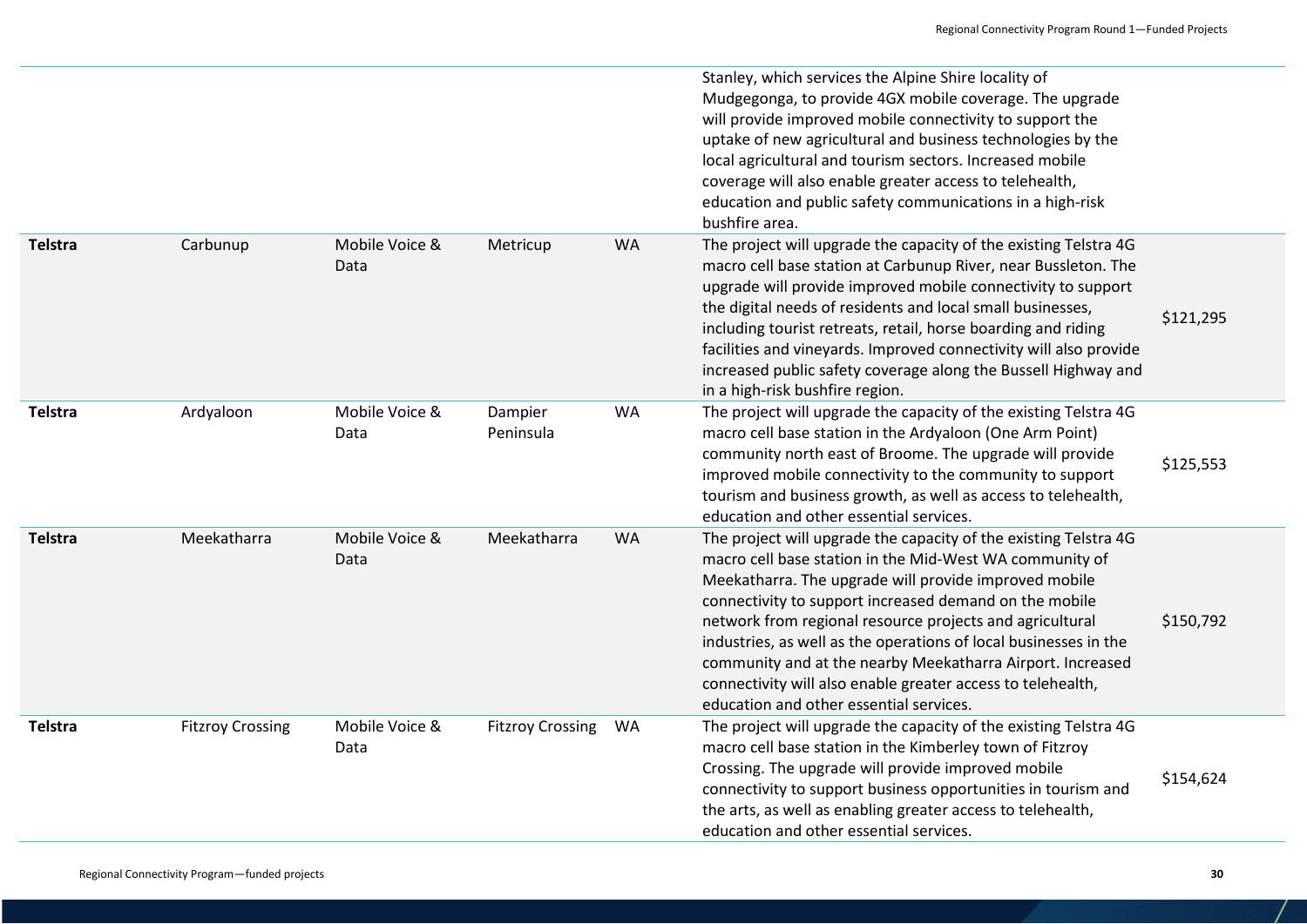| <b>Telstra</b> | Takalarup       | Mobile Voice &<br>Data | Takalarup    | <b>WA</b> | The project will deploy a new Telstra 4GX macro cell base<br>station in the Great Southern community of Takalarup. The<br>new base station will provide improved mobile connectivity to<br>support the uptake of agricultural and business technologies in<br>a grain growing region. Increased connectivity will also enable<br>greater access to telehealth, education and other essential<br>services, as well as on-farm safety coverage.                                | \$90,085  |
|----------------|-----------------|------------------------|--------------|-----------|------------------------------------------------------------------------------------------------------------------------------------------------------------------------------------------------------------------------------------------------------------------------------------------------------------------------------------------------------------------------------------------------------------------------------------------------------------------------------|-----------|
| Telstra        | Napier North    | Mobile Voice &<br>Data | Narrikup     | <b>WA</b> | The project will deploy a new Telstra 4GX macro cell base<br>station to the north of the town of Napier. The new base<br>station will provide improved mobile connectivity to support<br>the uptake of agricultural and business technologies in a<br>farming area with limited existing coverage. Increased<br>connectivity will also enable greater access to essential<br>services, as well as public safety coverage in a high-risk bushfire<br>area.                    | \$239,811 |
| Telstra        | Ord North       | Mobile Voice &<br>Data | Kununurra    | <b>WA</b> | The project will deploy a new Telstra 4GX macro cell base<br>station to the north of Kununurra. The new base station will<br>provide improved mobile connectivity to support the uptake of<br>new agricultural and business technologies in an area with<br>tropical fruit farms, tourism businesses and other industries.<br>Increased connectivity will also enable greater access to<br>essential services for the residential satellite suburbs outside of<br>Kununurra. | \$273,781 |
| Telstra        | Geraldton       | Mobile Voice &<br>Data | Moonyoonooka | WA        | The project will deploy a new Telstra 4GX small cell base station<br>to the Moonyoonooka area to the east of Geraldton. The new<br>base station will provide improved mobile connectivity to<br>support the operations of a number of businesses, including<br>local retail, recreation facilities and horticultural farms.<br>Increased connectivity will also enable greater access to<br>essential services for residents and employees in the area.                      | \$58,351  |
| Telstra        | Kununurra South | Mobile Voice &<br>Data | Kununurra    | <b>WA</b> | The project will deploy a new Telstra 4GX macro cell base<br>station in the town of Crossing Falls, south of Kununurra. The<br>new base station will provide improved mobile connectivity to<br>the expanding township, as well as to the nearby Aboriginal<br>community at Mud Springs, enabling greater access to essential<br>services and increasing public safety coverage for local fire<br>services.                                                                  | \$299,280 |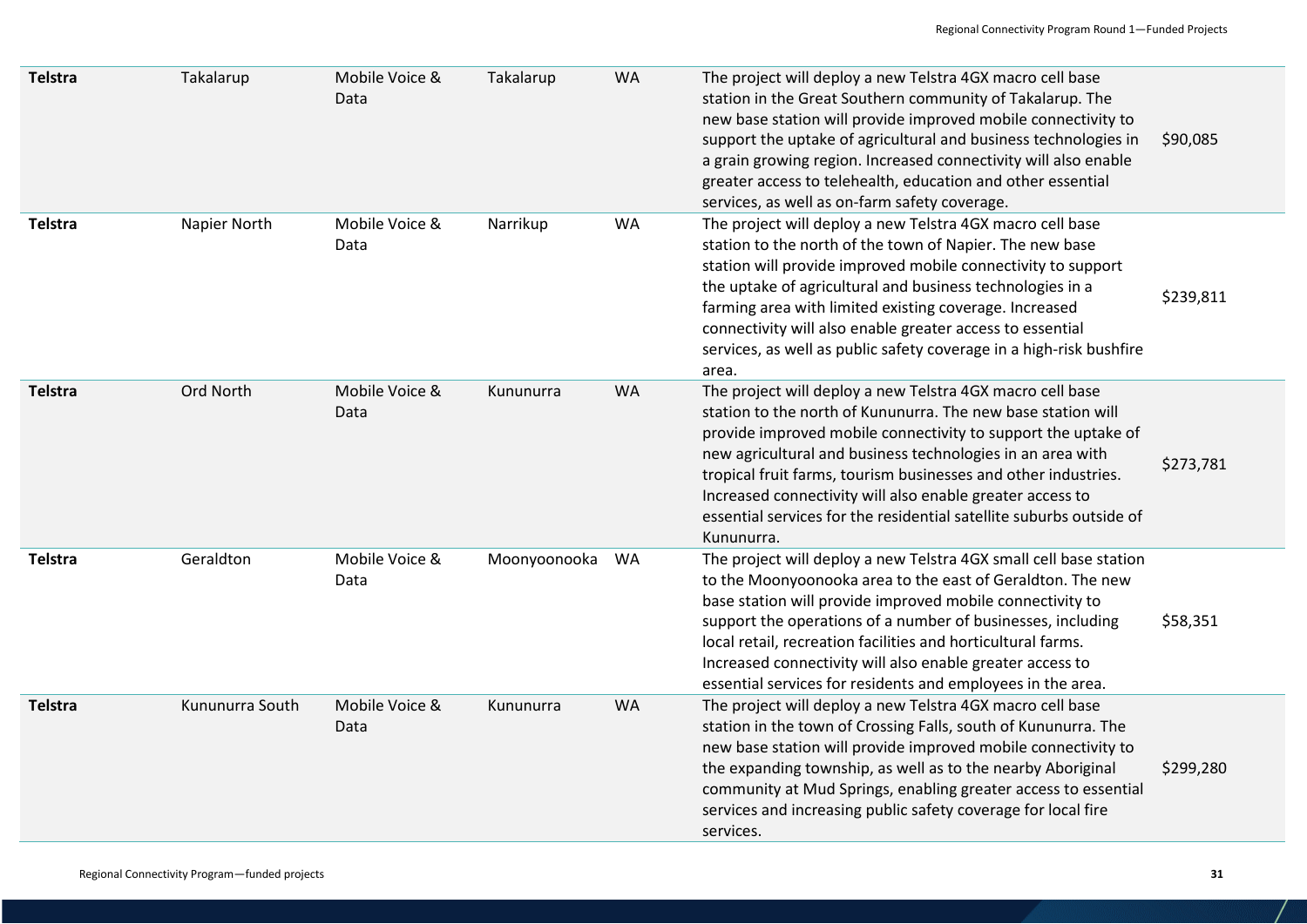| Telstra | Warradarge    | Mobile Voice &<br>Data | Warradarge            | WA        | The project will deploy a new Telstra 4GX macro cell base<br>station at Warradarge along the Brand Highway. The new base<br>station will provide improved mobile connectivity to support<br>the operations of local industries, including the Warradarge<br>Wind Farm, the local Roadhouse and a number of agricultural<br>properties. Increased coverage will also enable greater<br>commuter amenity and public safety along part of the Brand<br>Highway, as well as improved emergency telecommunications<br>in a fire risk area. | \$557,237 |
|---------|---------------|------------------------|-----------------------|-----------|---------------------------------------------------------------------------------------------------------------------------------------------------------------------------------------------------------------------------------------------------------------------------------------------------------------------------------------------------------------------------------------------------------------------------------------------------------------------------------------------------------------------------------------|-----------|
| Telstra | Oakes         | Mobile Voice &<br>Data | Arrowsmith            | <b>WA</b> | The project will deploy a new Telstra 4GX macro cell base<br>station at Oakes along the Brand Highway. The new base<br>station will provide improved mobile connectivity along a major<br>transport corridor between Perth and Geraldton, increasing<br>amenity, safety and efficiency for freight providers and<br>commuters.                                                                                                                                                                                                        | \$389,580 |
| Telstra | Pandanus Park | Mobile Voice &<br>Data | Willare               | <b>WA</b> | The project will deploy a new Telstra 4GX small cell base station<br>in the Aboriginal community of Pandanus Park, near Derby. The<br>new base station will provide improved mobile connectivity to<br>support the development of business opportunities in<br>sandmining, aquaculture, cultural tourism, maintenance and<br>retail, as well as the operations of local community facilities.<br>Increased mobile connectivity will also enable greater access to<br>telehealth, education and other essential services.              | \$133,343 |
| Telstra | Koongie Park  | Mobile Voice &<br>Data | <b>Mueller Ranges</b> | WA        | The project will deploy a new Telstra 4GX small cell base station<br>in the Aboriginal community of Koongie Park (Lamboo Gunian)<br>near Halls Creek. The new base station will provide improved<br>mobile connectivity to support expanded community services<br>at the Administration Centre and the development of local<br>education facilities. Increased mobile coverage will also enable<br>greater access to essential services, including telehealth.                                                                        | \$99,373  |
| Telstra | Coolup West   | Mobile Voice &<br>Data | Waroona               | <b>WA</b> | The project will deploy a new Telstra 4GX macro cell base<br>station to the Murray Shire community of Coolup West. The<br>new base station will provide improved mobile connectivity to<br>support increased residential growth in the area, as well as the<br>uptake of agricultural and business technologies by farms and<br>tourism enterprises. Increased mobile coverage will also enable                                                                                                                                       | \$575,426 |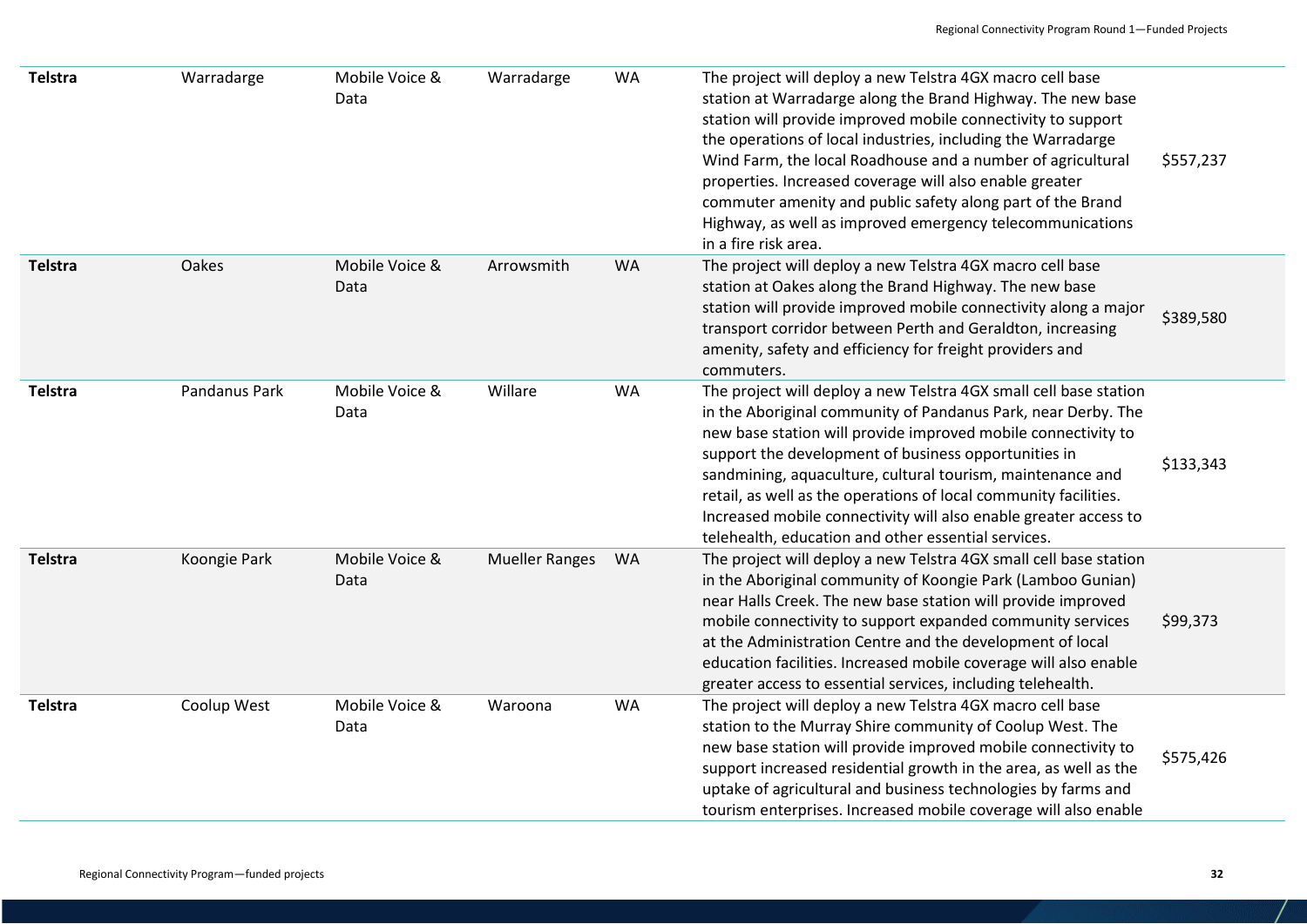|                |                    |                        |                     |           | greater access to public safety communications in a high-risk<br>bushfire area.                                                                                                                                                                                                                                                                                                                                                                                                                                                    |           |
|----------------|--------------------|------------------------|---------------------|-----------|------------------------------------------------------------------------------------------------------------------------------------------------------------------------------------------------------------------------------------------------------------------------------------------------------------------------------------------------------------------------------------------------------------------------------------------------------------------------------------------------------------------------------------|-----------|
| <b>Telstra</b> | Learmonth          | Mobile Voice &<br>Data | Learmonth           | WA        | The project will deploy a new Telstra 4GX macro cell base<br>station at Learmonth Airport near Exmouth. The new base<br>station will provide improved mobile connectivity to support<br>expanded business operations and increased passenger traffic<br>at the airport from tourists, fly-in fly-out workers and other<br>travellers. There are also potential applications for increased<br>mobile connectivity at the nearby solar observatory.                                                                                  | \$286,896 |
| <b>Telstra</b> | Balbarrup          | Mobile Voice &<br>Data | Balbarrup           | WA        | The project will deploy a new Telstra 4GX macro cell base<br>station to the Balbarrup locality near Manjimup. The new base<br>station will provide improved mobile connectivity to support<br>the uptake of agricultural and business technologies in an<br>expanding horticultural region. Increased mobile coverage will<br>also enable improved public safety communications in a high-<br>risk bushfire area and along major regional transport routes, as<br>well as better access to education and other essential services. | \$382,915 |
| <b>Telstra</b> | Arthur River North | Mobile Voice &<br>Data | Williams            | <b>WA</b> | The project will deploy a new Telstra 4GX macro cell base<br>station to the north of the Wheatbelt community of Arthur<br>River. The new base station will provide improved mobile<br>connectivity to support the uptake of new agricultural and<br>business technologies in an agricultural area. Increased mobile<br>coverage will also enable greater access to essential services, as<br>well as improved public safety communications along a portion<br>of the Albany Highway.                                               | \$780,708 |
| <b>Telstra</b> | Bayulu             | Mobile Voice &<br>Data | St George<br>Ranges | WA        | The project will deploy a new Telstra 4GX small cell base station<br>in the Aboriginal community of Bayulu, south of Fitzroy<br>Crossing. The new base station will provide improved mobile<br>connectivity to support the operations of local community<br>facilities, including the Community Store, Hall and Women's<br>Centre. Increased mobile coverage will also enable greater<br>access to telehealth, education and other essential services.                                                                             | \$102,899 |
| <b>Telstra</b> | Mowanjum           | Mobile Voice &<br>Data | Derby               | WA        | The project will deploy a new Telstra 4GX small cell base station<br>in the Aboriginal community of Mowanjum, south east of<br>Derby. The new base station will provide improved mobile<br>connectivity to support the operations of local community<br>facilities, as well as the expansion of opportunities in the art                                                                                                                                                                                                           | \$111,757 |